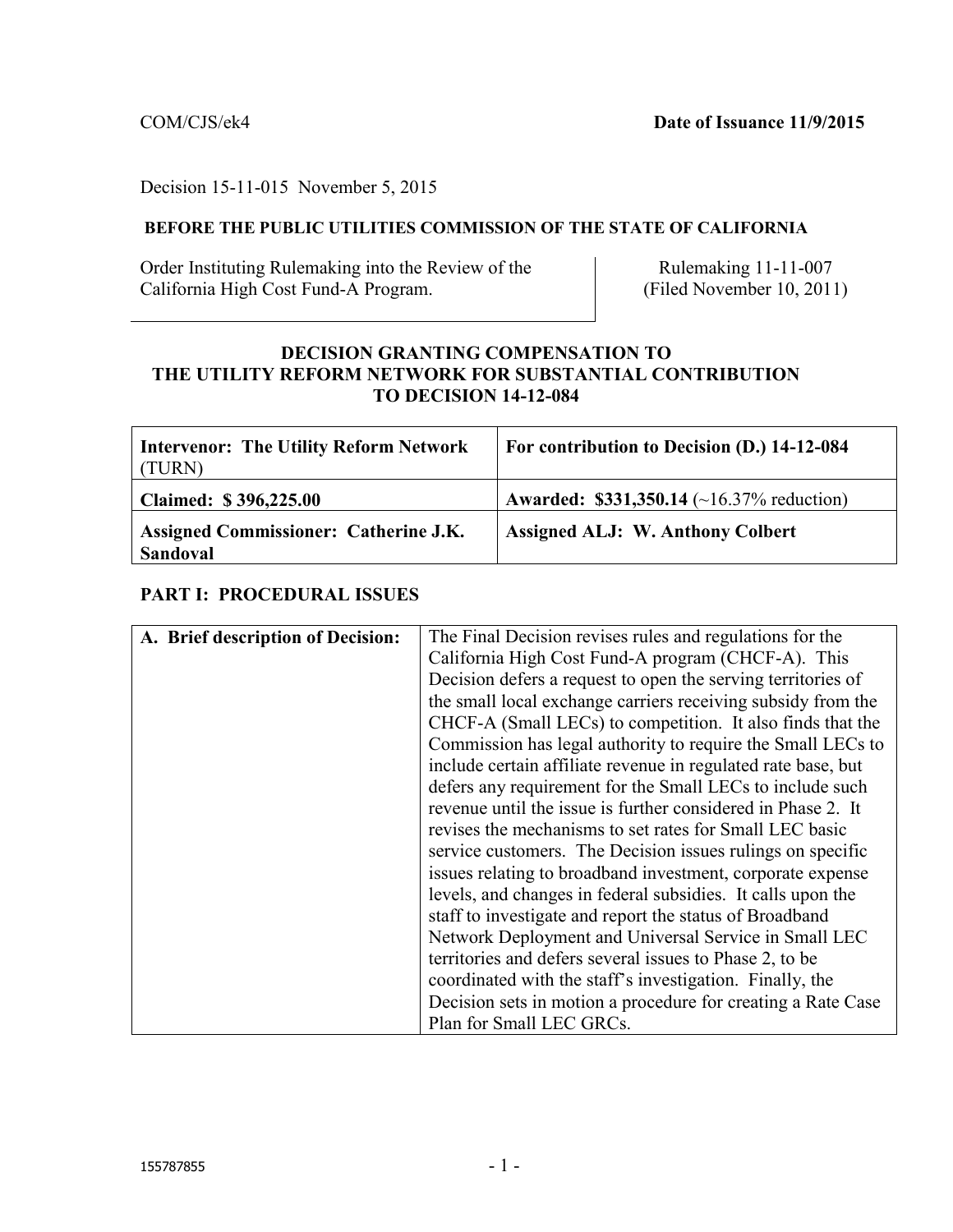#### **B. Intervenor must satisfy intervenor compensation requirements set forth in Pub. Util. Code §§ 1801-1812:**

|                                                                            | <b>Intervenor</b> | <b>CPUC Verified</b>                                                                      |
|----------------------------------------------------------------------------|-------------------|-------------------------------------------------------------------------------------------|
| Timely filing of notice of intent to claim compensation (NOI) (§ 1804(a)): |                   |                                                                                           |
| 1. Date of Prehearing Conference (PHC):                                    | June 4, 2012      | Verified.                                                                                 |
| 2. Other specified date for NOI:                                           | March 2, 2012     | Verified.                                                                                 |
| 3. Date NOI filed:                                                         | March 2, 2012     | Verified.                                                                                 |
| 4. Was the NOI timely filed?                                               |                   | Yes, TURN timely<br>filed the notice of<br>intent to claim<br>intervenor<br>compensation. |
| Showing of customer or customer-related status (§ 1802(b)):                |                   |                                                                                           |
| 5. Based on ALJ ruling issued in proceeding<br>number:                     | R.11-11-008       | Verified.                                                                                 |
| 6. Date of ALJ ruling:                                                     | January 3, 2012   | Verified.                                                                                 |
| 7. Based on another CPUC determination<br>(specify):                       |                   |                                                                                           |
| 8. Has the Intervenor demonstrated customer or customer-related status?    |                   | Yes, TURN<br>demonstrated<br>appropriate<br>customer-related<br>status.                   |
| Showing of "significant financial hardship" $(\S 1802(g))$ :               |                   |                                                                                           |
| 9. Based on ALJ ruling issued in proceeding<br>number:                     | R.11-11-008       | Verified.                                                                                 |
| 10. Date of ALJ ruling:                                                    | January 3, 2012   | Verified.                                                                                 |
| 11. Based on another CPUC determination<br>(specify):                      |                   |                                                                                           |
| 12. Has the Intervenor demonstrated significant financial hardship?        |                   | Yes, TURN<br>demonstrated<br>significant financial<br>hardship.                           |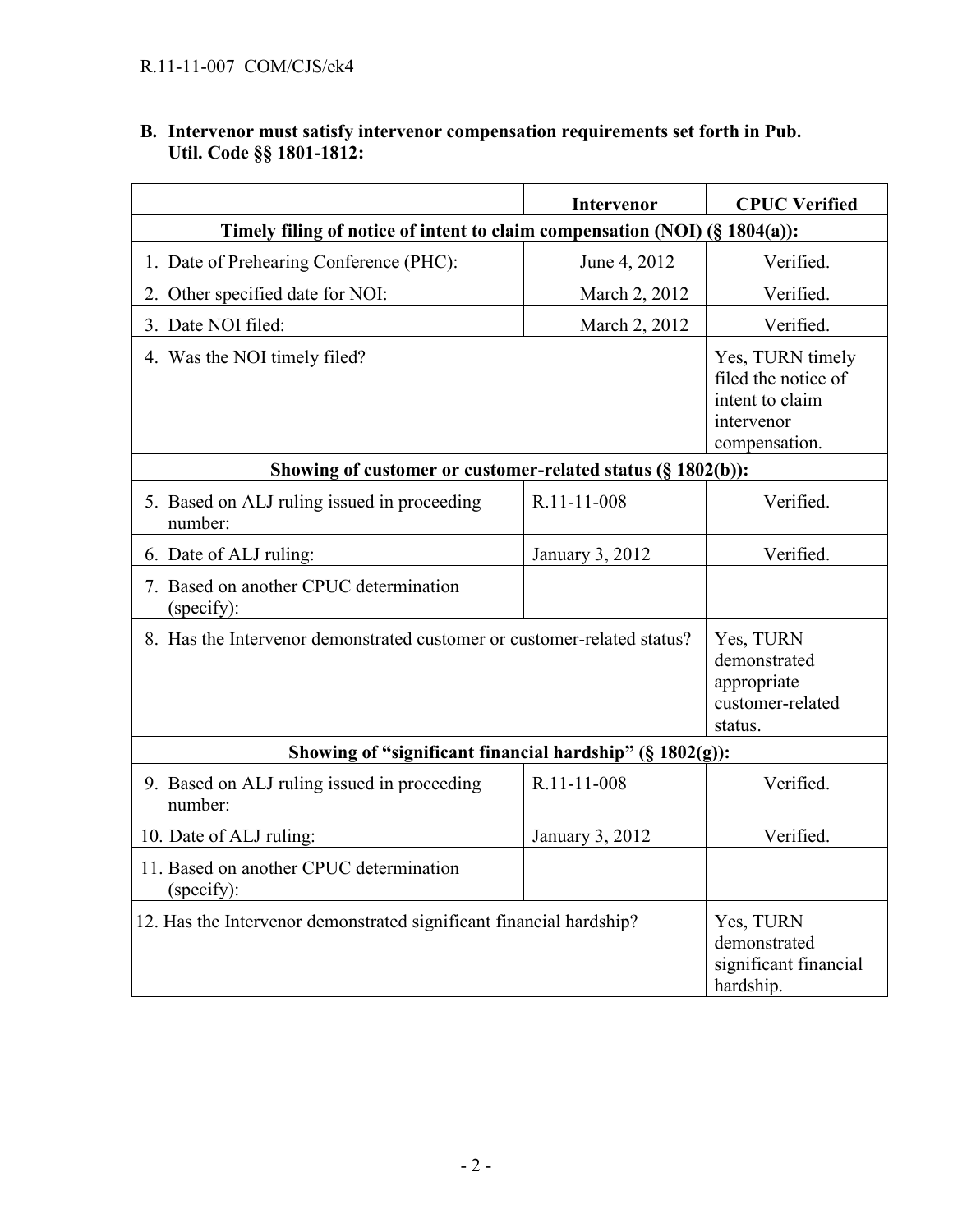| Timely request for compensation $(\S 1804(c))$ : |                   |                                                            |  |
|--------------------------------------------------|-------------------|------------------------------------------------------------|--|
| 13. Identify Final Decision:                     | D.14-12-084       | Verified.                                                  |  |
| 14. Date of issuance of Final Order or Decision: | December 19, 2014 | Verified.                                                  |  |
| 15. File date of compensation request:           | February 17, 2015 | Verified.                                                  |  |
| 16. Was the request for compensation timely?     |                   | Yes, TURN timely<br>filed the request for<br>compensation. |  |

# **C. Additional Comments on Part I:**

| #      | <b>Intervenor's Comment(s)</b>                                                                                                                                                                                                                                                                                                                                 | <b>CPUC Discussion</b>              |
|--------|----------------------------------------------------------------------------------------------------------------------------------------------------------------------------------------------------------------------------------------------------------------------------------------------------------------------------------------------------------------|-------------------------------------|
| I.B.3. | The OIR did not make a preliminary determination about the<br>need for hearings nor did it include a date for a PHC. Therefore,<br>TURN relied on Rule $17.1(a)(2)$ to file its NOI within 30 days of<br>the filing of responsive pleadings. To ensure its NOI would be<br>deemed timely, TURN filed its NOI within 30 days of opening<br>comments on the OIR. | The CPUC accepts this<br>assertion. |

# **PART II: SUBSTANTIAL CONTRIBUTION**

## **A. Did the Intervenor substantially contribute to the final decision (***see* **§ 1802(i), § 1803(a), and D.98-04-059).**

| <b>Intervenor's Claimed Contribution(s)</b>                                                                                                                                                                                                                                                                                                                                                                                                  | <b>Specific References to</b><br><b>Intervenor's Claimed</b><br>Contribution(s)                                                                 | <b>CPUC</b><br><b>Discussion</b>                                                           |
|----------------------------------------------------------------------------------------------------------------------------------------------------------------------------------------------------------------------------------------------------------------------------------------------------------------------------------------------------------------------------------------------------------------------------------------------|-------------------------------------------------------------------------------------------------------------------------------------------------|--------------------------------------------------------------------------------------------|
| 1. Background<br>The Commission opened this OIR in 2011 to review<br>the overall effectiveness of the CHCF-A and to make<br>revisions where necessary to its rules and regulations.<br>This docket was open against a backdrop of<br>fundamental shifts in rural universal service policies at<br>the FCC and changing network architecture among the<br>Small LECs. From the initial questions and scope set                                | OIR, November 18, 2011.<br>Amended Scoping Memo,<br>May 22, 2013<br>Amended Scoping Memo,<br>March 18, 2014.<br><b>TURN</b> Opening             | Verified.<br><b>TURN</b> filed<br>Opening<br>Comments<br>on the<br>Proposed<br>Decision on |
| forth in the OIR, to the amended scope in May of<br>2013, and then again in March of 2014, the<br>Commission's inquiry narrowed and evolved. While<br>the Commission initially asked for comment whether<br>the A-Fund should be eliminated or radically changed<br>in its form and function, the amended scope presented<br>a more muted inquiry on narrower issues due in part to<br>legislative intervention. Yet the issues on the table | Comments on the OIR,<br>February 1, 2012.<br><b>TURN Reply Comments</b><br>on Amended Scoping<br>Memo, August 16, 2013.<br>Opening Testimony of | December<br>8, 2014.                                                                       |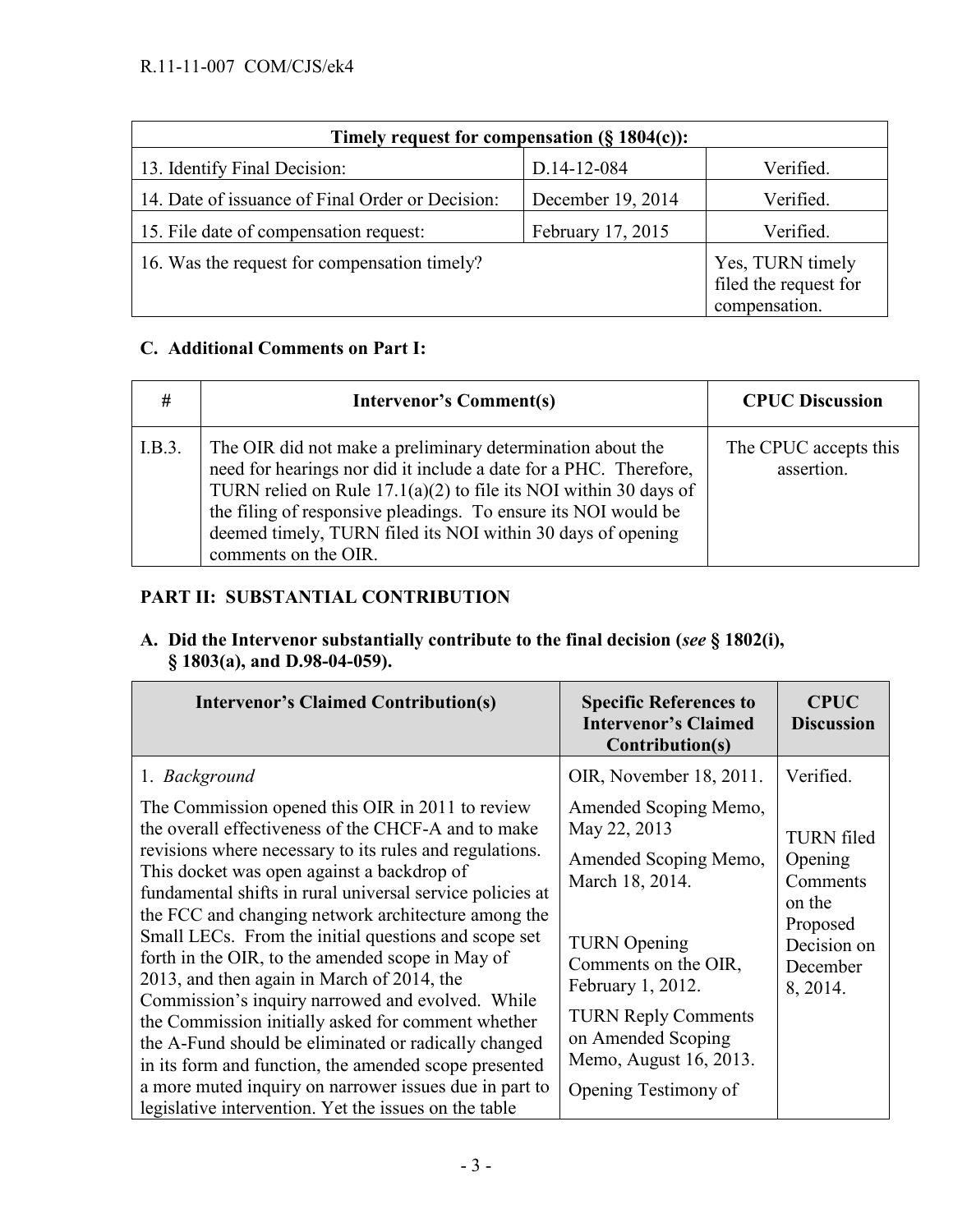| throughout the docket remained critical to service in<br>rural areas.                                                                                                                                                                                                                                                                                                                                                                                                                                                                                                                                                                                                                                                                                                                                                                                                                                                                                                                                    | Trevor Roycroft on behalf<br>of TURN, July 11, 2014.                                 |           |
|----------------------------------------------------------------------------------------------------------------------------------------------------------------------------------------------------------------------------------------------------------------------------------------------------------------------------------------------------------------------------------------------------------------------------------------------------------------------------------------------------------------------------------------------------------------------------------------------------------------------------------------------------------------------------------------------------------------------------------------------------------------------------------------------------------------------------------------------------------------------------------------------------------------------------------------------------------------------------------------------------------|--------------------------------------------------------------------------------------|-----------|
| TURN fully participated in this proceeding because it<br>recognized the importance of the A-Fund to protecting                                                                                                                                                                                                                                                                                                                                                                                                                                                                                                                                                                                                                                                                                                                                                                                                                                                                                           | Opening Brief of TURN,<br>September 26, 2014.                                        |           |
| the affordability of phone service for rural customers<br>in California. Yet, TURN also recognized the risk that,<br>if unchecked, the A-Fund could grow too large thereby<br>putting undue burden on those customers paying the<br>A-Fund surcharge. This was a complicated and<br>detailed case with numerous procedural twists and<br>turns and significant discovery. TURN was fully<br>involved in every step including multiple sets of<br>comments, workshops, three PHCs and hearings.<br>TURN focused on advocating for changes to the A-<br>Fund that would protect consumer interests in<br>affordability and fairness while still ensuring the A-<br>Fund companies maintained their ability to offer high<br>quality reliable voice service and advanced<br>capabilities.<br>While the Commission did not adopt each of TURN's<br>proposals, as discussed below, TURN urges the<br>Commission to find that it made a substantial<br>contribution to record and the resulting Final Decision | <b>TURN</b> Opening<br><b>Comments on Proposed</b><br>Decision, December 9,<br>2014. |           |
| and that its hours are reasonable in relation to the<br>benefits conferred on customers in California.                                                                                                                                                                                                                                                                                                                                                                                                                                                                                                                                                                                                                                                                                                                                                                                                                                                                                                   |                                                                                      |           |
| 2. Imputation-legal issues                                                                                                                                                                                                                                                                                                                                                                                                                                                                                                                                                                                                                                                                                                                                                                                                                                                                                                                                                                               | OIR at p. 25-29                                                                      | Verified. |
| From the beginning of the proceeding, in response to<br>the OIR's request for comment on changes to the<br>funding structure for the program, TURN submitted<br>detailed proposals linking the Small LECs' robust                                                                                                                                                                                                                                                                                                                                                                                                                                                                                                                                                                                                                                                                                                                                                                                        | <b>TURN</b> Opening<br>Comments on OIR,<br>February 1, 2012 at p. 30-<br>32          |           |
| broadband deployment efforts with the calculation of<br>A-Fund subsidies. Through discovery and analysis<br>from Dr. Roycroft, TURN provided detailed<br>information about the Small LECs' broadband                                                                                                                                                                                                                                                                                                                                                                                                                                                                                                                                                                                                                                                                                                                                                                                                     | <b>TURN Reply Comments</b><br>on Amended Scope,<br>August 16, 2013 pg 2-10.          |           |
| deployment and the carriers' use of regulated assets,<br>including the local loop, to offer broadband services.                                                                                                                                                                                                                                                                                                                                                                                                                                                                                                                                                                                                                                                                                                                                                                                                                                                                                          | Opening Testimony of Dr.<br>Roycroft, July 11, 2014.                                 |           |
| TURN proposed that the Commission require the<br>Small LECs to impute their affiliate broadband<br>revenues into the regulated rate base of the company                                                                                                                                                                                                                                                                                                                                                                                                                                                                                                                                                                                                                                                                                                                                                                                                                                                  | TURN Opening Brief,<br>September 26, 2014 at p.<br>$25 - 29$ .                       |           |
| which would, in turn, affect how much funding the<br>Small LECs required from the A-Fund to maintain<br>affordable basic service rates. While ORA initially                                                                                                                                                                                                                                                                                                                                                                                                                                                                                                                                                                                                                                                                                                                                                                                                                                              | Small LECs Opening on<br>Amended Scope, July 19,<br>2013 at p. 11-12.                |           |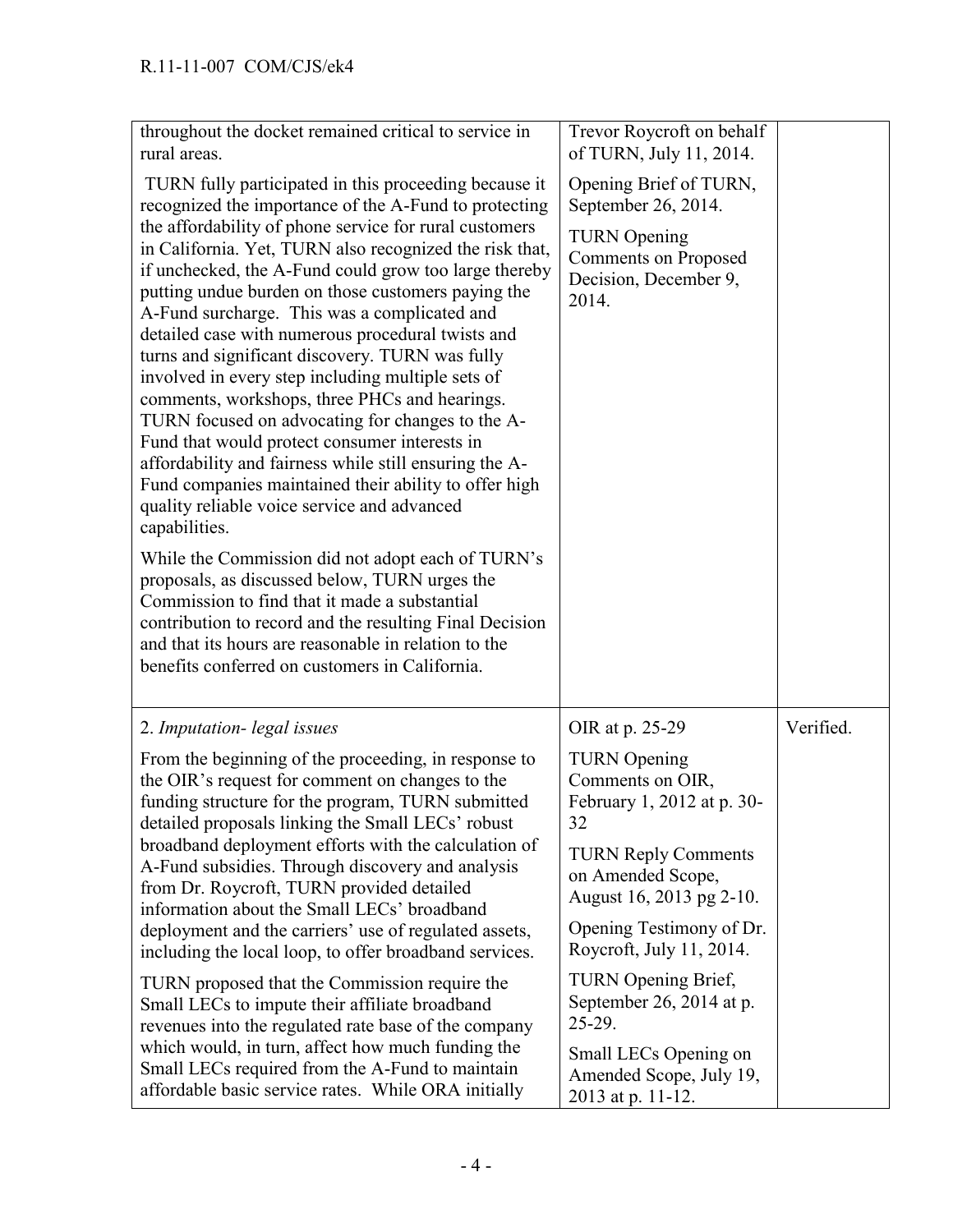| proposed a much different set of revisions for the A-<br>Fund than TURN's, part of its proposal also included<br>an imputation requirement.<br>The Small LECs opposed imputation, in part, because<br>they argued the Commission did not have legal<br>jurisdiction over the Small LEC broadband affiliates<br>and their revenues to require imputation. The Small<br>LECs also made a takings argument that imputation of<br>broadband revenue would be a takings of their<br>property without just compensation. The legality of<br>TURN's imputation proposal was a thread through the<br>proceeding and was included in expert witness<br>testimony of Dr. Roycroft for TURN and Elaine<br>Duncan for the Small LECs.<br>In the Final Decision, the Commission determined that<br>it had jurisdiction to implement TURN's imputation<br>proposal. As the Commission stated, "We do not | Reply Testimony of<br>Elaine Duncan, August<br>15, 2014.<br>Small LEC Opening Brief,<br>September 26, 2014 at pg<br>$13 - 20$ .<br>Final Decision at p. 22. |           |
|--------------------------------------------------------------------------------------------------------------------------------------------------------------------------------------------------------------------------------------------------------------------------------------------------------------------------------------------------------------------------------------------------------------------------------------------------------------------------------------------------------------------------------------------------------------------------------------------------------------------------------------------------------------------------------------------------------------------------------------------------------------------------------------------------------------------------------------------------------------------------------------------|-------------------------------------------------------------------------------------------------------------------------------------------------------------|-----------|
| accept the Small LECs' narrow reading of Section<br>275.6 and agree with ORA and TURN that the<br>legislature did not intend to limit the Commission's<br>ratemaking authority on this issue." The Commission<br>rejected the Small LECs' legal arguments opposing<br>TURN's imputation proposal and finds that it is in the<br>Commission's discretion to order imputation.                                                                                                                                                                                                                                                                                                                                                                                                                                                                                                               |                                                                                                                                                             |           |
| 3. Imputation-Implementation                                                                                                                                                                                                                                                                                                                                                                                                                                                                                                                                                                                                                                                                                                                                                                                                                                                               | OIR at p. 33-34                                                                                                                                             | Verified. |
| As discussed above, TURN consistently advocated for<br>the Commission to revise the CHCF-A by including a                                                                                                                                                                                                                                                                                                                                                                                                                                                                                                                                                                                                                                                                                                                                                                                  | Amended Scoping Memo,<br>May 22, 2013 at p. 8                                                                                                               |           |
| contribution fee or an imputation requirement so that<br>Small LEC broadband affiliate revenues offset<br>regulated rate base of the Small LECs for the use of<br>regulated assets and facilities in the provision of<br>broadband service. Dr. Roycroft used a data-driven                                                                                                                                                                                                                                                                                                                                                                                                                                                                                                                                                                                                                | <b>TURN</b> Opening<br>Comments on the OIR.<br>February 1, 2012 at p. 19-<br>23                                                                             |           |
| analysis, through significant discovery and analysis of<br>data, to provide information on the record to support<br>TURN's proposal. ORA also made a more narrow                                                                                                                                                                                                                                                                                                                                                                                                                                                                                                                                                                                                                                                                                                                           | <b>TURN</b> Opening on<br>Amended Scope, July 19,<br>2013 at p. 6-8.                                                                                        |           |
| and higher level imputation proposal as an alternative<br>to eliminating the A-Fund, relying on the data analysis<br>of Dr. Roycroft. Through comments, the May 2014<br>workshop, and testimony, TURN advocated for its                                                                                                                                                                                                                                                                                                                                                                                                                                                                                                                                                                                                                                                                    | Opening Testimony of<br>Trevor Roycroft, July 11,<br>2014.                                                                                                  |           |
| proposal and revised and adjusted the proposal over<br>the course of the proceeding to take into account the<br>data it received from the Small LECs and comments<br>from other parties.                                                                                                                                                                                                                                                                                                                                                                                                                                                                                                                                                                                                                                                                                                   | DRA Reply Comments on<br>OIR, March 30, 2012 at p.<br>$17 - 18$ .<br>Small LEC Reply on                                                                     |           |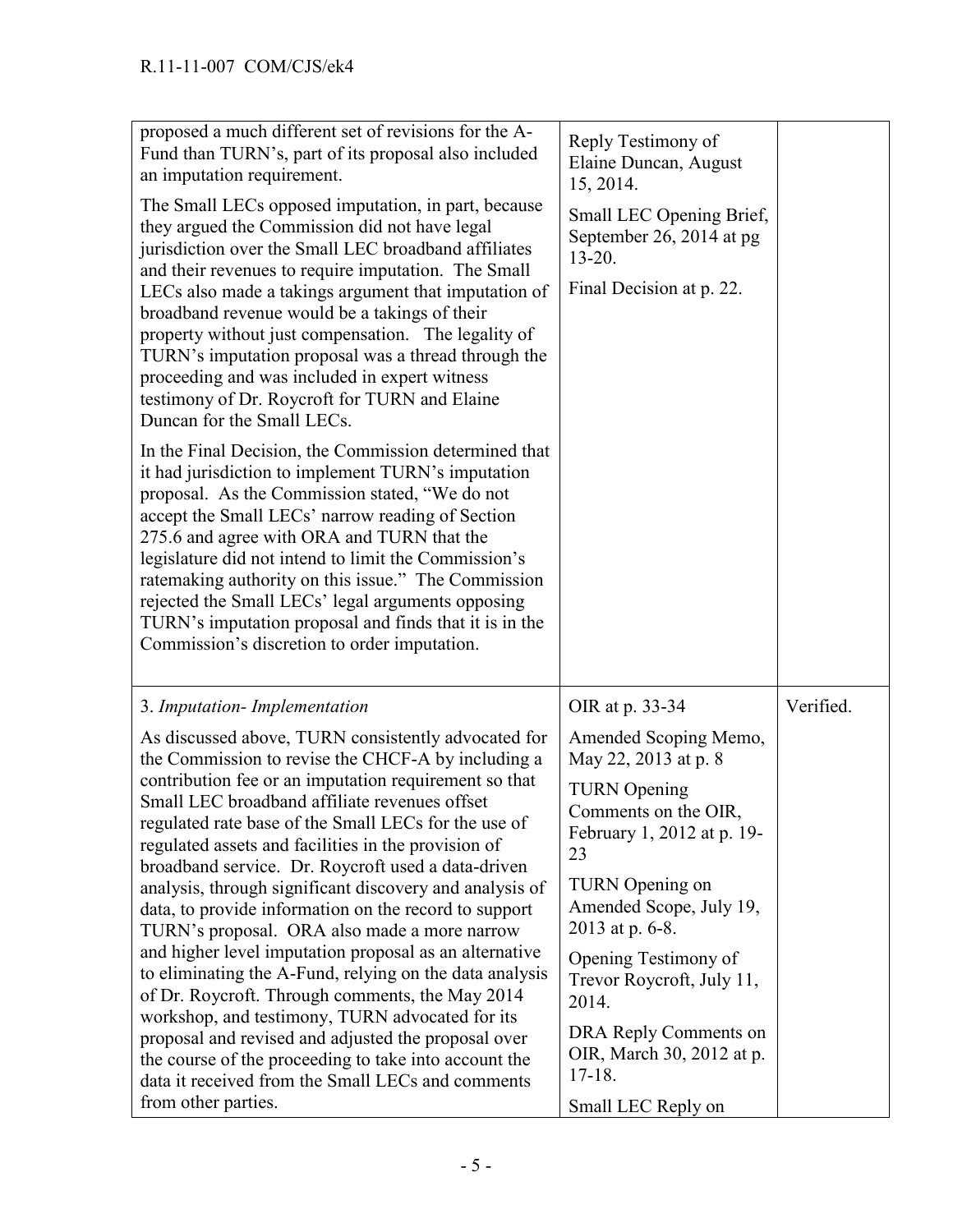| The Small LECs not only opposed TURN's proposal<br>for legal reasons, as discussed above, they also argued<br>such a proposal would cause disincentives for carriers<br>to invest in broadband, thereby harming customer<br>access to high speed advanced communications. The<br>Small LECs also argued that TURN's proposal was<br>unnecessary because the Small LECs' regulated entity<br>was already compensated for the use of regulated<br>facilities through federal funding mechanisms, a claim<br>that TURN disputed.                                                                                                                                                                                                                                                                                                            | Scoping Memo, March<br>30, 2012 at p. 34<br>Small LEC Reply on<br>Amended Scope, August<br>16, 2013 at p. 47-50.<br>Final Decision at p. 21-24 |  |
|------------------------------------------------------------------------------------------------------------------------------------------------------------------------------------------------------------------------------------------------------------------------------------------------------------------------------------------------------------------------------------------------------------------------------------------------------------------------------------------------------------------------------------------------------------------------------------------------------------------------------------------------------------------------------------------------------------------------------------------------------------------------------------------------------------------------------------------|------------------------------------------------------------------------------------------------------------------------------------------------|--|
| The issue of imputation, including whether to adopt an<br>imputation of broadband revenues and, if so, how<br>much should be imputed, was the subject of settlement<br>discussions between TURN and the Small LECs.<br>While the parties did not ultimately settle, TURN<br>believes the talks were productive and helped flesh out<br>each parties' position and understanding of the issues.<br>The parties exchanged proposals, reviewed data and<br>explored elements of each other's proposals that may<br>not have otherwise been analyzed. These discussions<br>provided guidance as the parties pursued litigation on<br>the issue and strengthened both parties' contributions<br>to the record through increased understanding of the<br>issue, thus contributing to TURN's substantial<br>contribution to the Final Decision. |                                                                                                                                                |  |
| The Commission noted in the Final Decision that,<br>"The Small LECs, TURN and ORA spent a significant<br>amount of testimony and briefs on this one issue<br>[imputation] and thus clearly have a keen interest in<br>how it is resolved." The Commission concluded that<br>it is "premature to adopt imputation across the board at<br>this time" based, in part, "on the lack of information"<br>available on broadband networks in Small LEC areas."<br>The Commission also found a "nascent regulatory"<br>climate" and the risk that broadband deployment<br>would be negatively impacted, as reasons to defer<br>TURN's proposal.                                                                                                                                                                                                  |                                                                                                                                                |  |
| The Commission stated that it did not adopt TURN's<br>proposal "at this time." Instead, it called for further<br>study and investigation into rural broadband practices,<br>including the outcome of work at the FCC on this<br>issue. It then stated that "it plans to revisit the issue in<br>Phase 2" when more information is available. The<br>Commission should find that TURN's advocacy on                                                                                                                                                                                                                                                                                                                                                                                                                                       |                                                                                                                                                |  |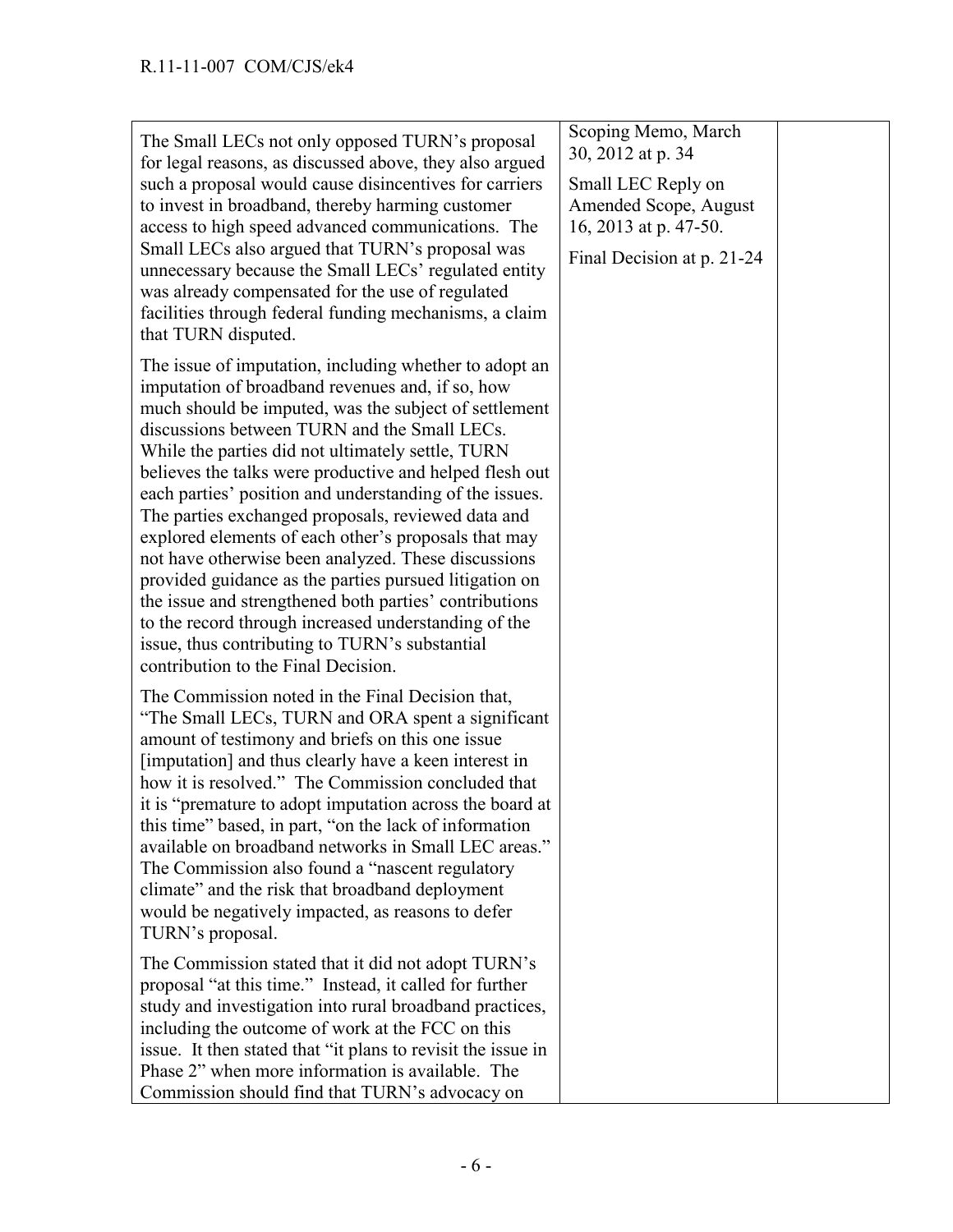| this issue represents a substantial contribution because,<br>even though it was left unresolved, the discussion of<br>the issue, the next steps, and the record on this issue<br>are, in part, the result of TURN's efforts to date.                                                                                                                                                                                                                                                                                                                                                                                                                                                                                                                                                                                                                                                                                                                                                                                                                                                                                                                                                                                                                                                                                                                                                                                                                                                                                                                                                                                                                            |                                                                                                                                                                                                                                                                                                                                                                                                                                                                           |           |
|-----------------------------------------------------------------------------------------------------------------------------------------------------------------------------------------------------------------------------------------------------------------------------------------------------------------------------------------------------------------------------------------------------------------------------------------------------------------------------------------------------------------------------------------------------------------------------------------------------------------------------------------------------------------------------------------------------------------------------------------------------------------------------------------------------------------------------------------------------------------------------------------------------------------------------------------------------------------------------------------------------------------------------------------------------------------------------------------------------------------------------------------------------------------------------------------------------------------------------------------------------------------------------------------------------------------------------------------------------------------------------------------------------------------------------------------------------------------------------------------------------------------------------------------------------------------------------------------------------------------------------------------------------------------|---------------------------------------------------------------------------------------------------------------------------------------------------------------------------------------------------------------------------------------------------------------------------------------------------------------------------------------------------------------------------------------------------------------------------------------------------------------------------|-----------|
| 4. Rate Benchmarks<br>Through use of the A-Fund mechanism, the<br>Commission maintains capped basic service rates for<br>Small LEC customers while also ensuring that Small<br>LECs receive their full revenue requirement. Any<br>change in the A-Fund could mean a change in the way<br>that the Commission sets Small LEC basic service<br>rates. The OIR asked for comments on changes to the<br>mechanism the Commission has used to cap rates<br>since 1991.<br>One of TURN's objectives in this docket was to<br>ensure that Small LEC basic service customers would<br>not unfairly shoulder the burdens of any possible<br>reduction in A-Fund subsidy. In comments, TURN<br>urged a move away from the current practice of<br>looking at AT&T basic service rates as a proxy for<br>reasonable rates and proposed mechanisms to continue<br>the cap on basic service rates with small increases to<br>reflect inflation to be coordinated with changes in the<br>A-Fund and periodic reviews of rate reasonableness.<br>The parties to the docket, including the Small LECs,<br>ORA, and TURN, were generally in agreement on the<br>principle that Small LEC ratepayers should not<br>experience large rate increases as a result of changes<br>to the A-Fund. While parties proposed slightly<br>different mechanisms, including ORA, each<br>anticipated gradual increases over time with TURN<br>proposing the most limited increases. Ultimately, as a<br>result of discussions and filed comments, parties all<br>supported the proposal initially introduced by the<br>Small LECs of using a \$30 benchmark tied to federal<br>subsidy levels. | OIR at 27, 32-33<br>Final Decision at p. 67-68<br><b>TURN</b> Opening<br>Comments on OIR,<br>February 2, 2012 at p. 31.<br><b>DRA Opening Comments</b><br>on Revised Scoping<br>Memo, July 19, 2013 at<br>p. 13.<br>TURN Opening Brief,<br>September 26, 2014 at<br>p. 35.<br><b>TURN</b> Opening<br>Comments on the<br>Proposed Decision,<br>December 8, 2014 at p. 5-<br>9.<br><b>TURN Reply Comments</b><br>on the Proposed Decision,<br>December 15, 2014 at<br>p. 2. | Verified. |
| The Proposed Decision agreed that the mechanism for<br>setting basic service rates should not rely on AT&T<br>voice service rates and discussed the \$30 benchmark,<br>but did not appear to adopt the proposal supported by<br>TURN. Instead, the PD called for significant rate<br>increases over a five-year period based on the<br>principle of 150% of the average URF LEC rate and a<br>misinterpretation of the federal benchmark included in                                                                                                                                                                                                                                                                                                                                                                                                                                                                                                                                                                                                                                                                                                                                                                                                                                                                                                                                                                                                                                                                                                                                                                                                            |                                                                                                                                                                                                                                                                                                                                                                                                                                                                           |           |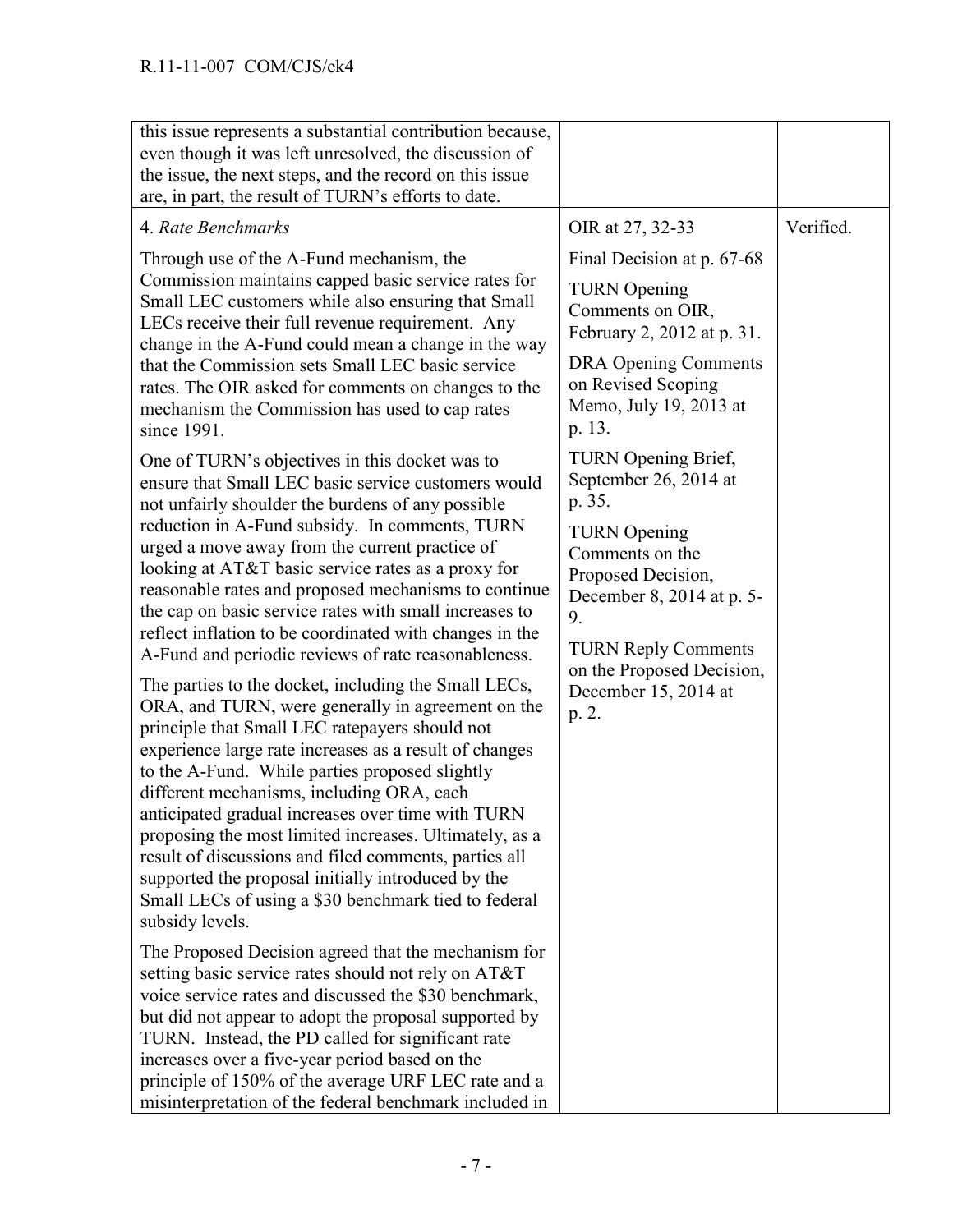| the parties' proposal.                                                                                                                                                                                                                                                                                                                                                                                                                                                                                                                                                                                                                                                                                                                                                                                                                                                                                                                   |                                                                                             |           |
|------------------------------------------------------------------------------------------------------------------------------------------------------------------------------------------------------------------------------------------------------------------------------------------------------------------------------------------------------------------------------------------------------------------------------------------------------------------------------------------------------------------------------------------------------------------------------------------------------------------------------------------------------------------------------------------------------------------------------------------------------------------------------------------------------------------------------------------------------------------------------------------------------------------------------------------|---------------------------------------------------------------------------------------------|-----------|
| TURN filed comments opposing the PD's conclusions<br>on this issue, raising the procedural deficiencies of<br>setting rates in a non-noticed, quasi-judicial<br>proceeding. Further TURN disputed the Proposed<br>Decision's reliance on an outdated benchmark of<br>150% of unregulated rates to set Small LEC rates, and<br>urged specific revisions to ensure Small LEC<br>customers were protected.                                                                                                                                                                                                                                                                                                                                                                                                                                                                                                                                  |                                                                                             |           |
| The Final Decision generally reflects the comments by<br>TURN on this issue. It no longer made the rate<br>increases mandatory or automatic, and it cited to<br>TURN's comments to clarify that carrier-specific rates<br>will be set in GRCs. It clarified that the \$30 rate floor<br>is "inclusive," reflecting TURN's and other comments<br>asking for clarification, and as a result reducing the<br>level of overall potential rate increase. It also revised<br>language about using the outdated 150% benchmark,<br>minimizing its importance to the Commission's<br>rationale. Therefore, although the Final Decision does<br>not adopt the \$30 benchmark as a cap on rates as<br>proposed by TURN and other parties, it still used the<br>benchmark as a barometer of reasonable rates and<br>revised the Proposed Decision to follow proper due<br>process procedures and mitigate the impact on basic<br>service customers. |                                                                                             |           |
| <b>6. Standardizing Costs</b>                                                                                                                                                                                                                                                                                                                                                                                                                                                                                                                                                                                                                                                                                                                                                                                                                                                                                                            | OIR at p. 33.                                                                               | Verified. |
| The OIR asked for comments about "standardizing"<br>accepted costs among carriers" as a way to limit the<br>size of the A-Fund. The OIR also discussed the<br>interrelationship of A-Fund policy with efforts at the                                                                                                                                                                                                                                                                                                                                                                                                                                                                                                                                                                                                                                                                                                                     | <b>TURN</b> Opening<br>Comments on OIR,<br>February 1, 2012 at p. 32,<br>$38-40.$           |           |
| FCC to standardize costs. The Commission<br>recognized the effort to standardize costs as an<br>important step to a common understanding of<br>reasonableness when calculating subsidy amounts.                                                                                                                                                                                                                                                                                                                                                                                                                                                                                                                                                                                                                                                                                                                                          | <b>TURN Reply Comments</b><br>on Amended Scope,<br>August 1, 2013, p. 9                     |           |
| TURN's initial proposals for revisions to the A-Fund<br>included a proposal to create a "model" set of capital<br>and operating expenses to be applied in GRCs for<br>subsidy calculation. TURN suggested this could be                                                                                                                                                                                                                                                                                                                                                                                                                                                                                                                                                                                                                                                                                                                  | Opening Testimony of<br>Trevor Roycroft on behalf<br>of TURN, July 11, 2014 at<br>p. 25-33. |           |
| done through reliance on the FCC's work or through<br>Commission-specific work, including an audit and<br>development of state-specific standards or both.                                                                                                                                                                                                                                                                                                                                                                                                                                                                                                                                                                                                                                                                                                                                                                               | DRA Opening on Revised<br>Scope, July 19, 2013 at p.<br>$16-17$                             |           |
| TURN used its discovery and data analysis to<br>demonstrate concerns about variation and high levels                                                                                                                                                                                                                                                                                                                                                                                                                                                                                                                                                                                                                                                                                                                                                                                                                                     | Final Decision at p. 24-29.                                                                 |           |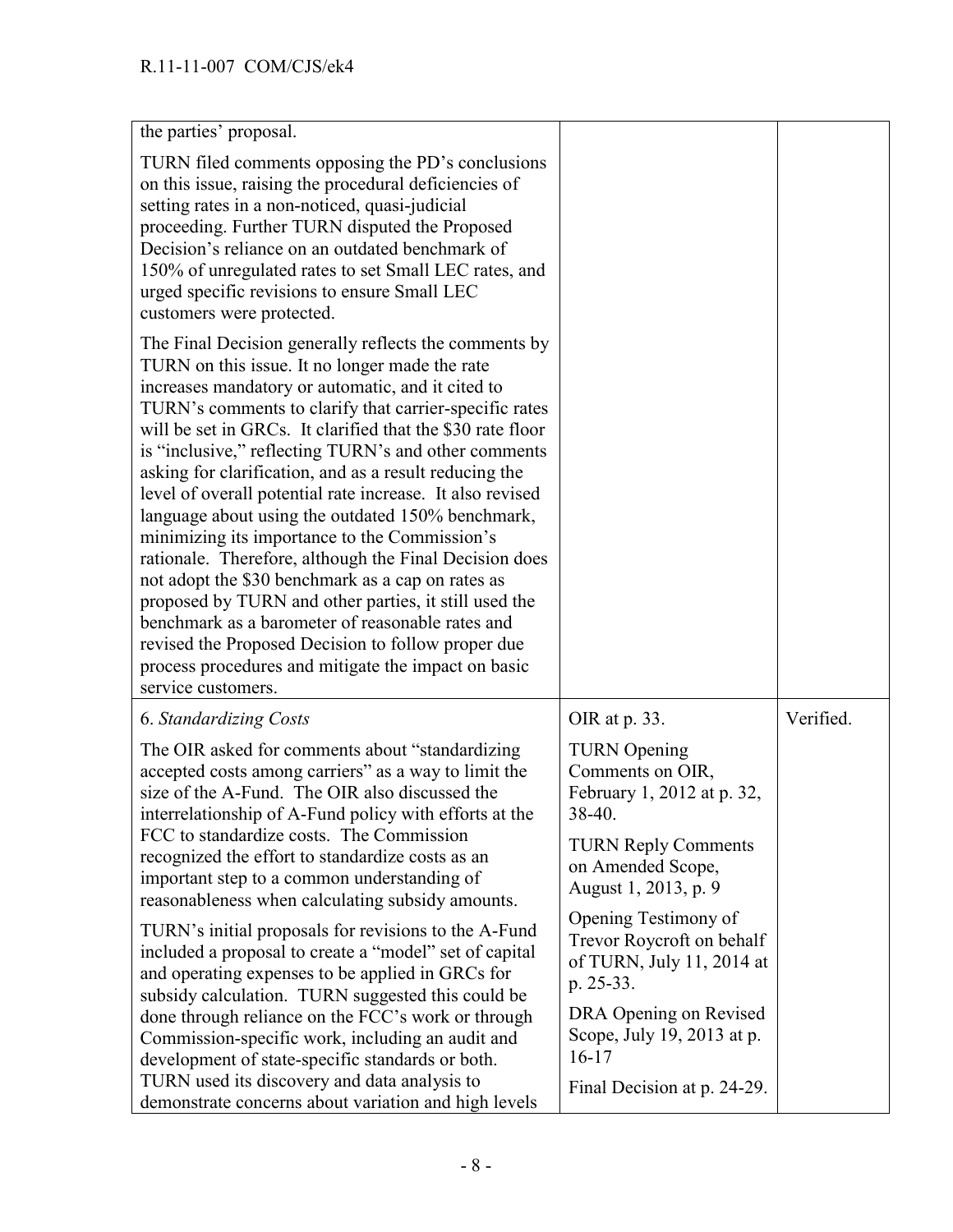| of Small LEC expenses, especially related to<br>broadband affiliates, thus suggesting an audit and<br>eventual standardization.                                                                                                                                                                                                                                                                                                                                                                                                                                                                                                                       |                                                                                                                           |           |
|-------------------------------------------------------------------------------------------------------------------------------------------------------------------------------------------------------------------------------------------------------------------------------------------------------------------------------------------------------------------------------------------------------------------------------------------------------------------------------------------------------------------------------------------------------------------------------------------------------------------------------------------------------|---------------------------------------------------------------------------------------------------------------------------|-----------|
| ORA also advocated for creating a cost benchmark<br>using FCC standard cost levels for rural carriers.                                                                                                                                                                                                                                                                                                                                                                                                                                                                                                                                                |                                                                                                                           |           |
| To avoid duplication, TURN worked with ORA to<br>understand their cost proposal, and, using Dr.<br>Roycroft's work in comparing the federal and state<br>expense caps, moved towards ORA's reliance on the<br>FCC's expense cap levels.                                                                                                                                                                                                                                                                                                                                                                                                               |                                                                                                                           |           |
| The Final Decision does not set "model" expense<br>levels as TURN proposed, but acknowledged the need<br>to cap and standardize Small LEC expenses to then<br>judge reasonableness and eventual subsidy levels. The<br>Final Decision adopted ORA's proposal to use the<br>FCC's corporate expense caps that TURN supported,<br>but then created a rebuttable presumption so the Small<br>LECs can challenge the level of a specific expense cap<br>based on CA specific considerations. This resulting<br>proposal took the simplicity of ORA's FCC model and<br>incorporates TURN's proposals of developing<br>expenses using CA specific criteria. |                                                                                                                           |           |
| 5. Impact of Federal Subsidy                                                                                                                                                                                                                                                                                                                                                                                                                                                                                                                                                                                                                          | OIR at p. 5, 11-15.                                                                                                       | Verified. |
| The Commission cannot create policies regarding the<br>A-Fund in a vacuum. The OIR spoke to the<br>interconnection between the A-Fund and the FCC's<br>work on high cost universal service issues and national<br>broadband policies. For example, the Amended<br>Scoping asked whether the Commission should adjust                                                                                                                                                                                                                                                                                                                                  | Amended Scoping Memo,<br>May 22, 2013, at p. 17.<br><b>TURN</b> Opening<br>Comments on OIR,<br>February 1, 2012, at p. 26 |           |
| A-Fund subsidy levels in specific response to changes<br>in federal subsidy.                                                                                                                                                                                                                                                                                                                                                                                                                                                                                                                                                                          | TURN Opening on<br>Amended Scoping Memo,<br>July 19, 2012 at p. 5-6, 14.                                                  |           |
| Throughout this proceeding each party brought in<br>relevant cases, policies, practices and possible changes<br>to FCC high cost funding to either support or oppose<br>the proposals on the record.                                                                                                                                                                                                                                                                                                                                                                                                                                                  | DRA Reply Comments on<br>OIR, March 30, 2012 at p.<br>19                                                                  |           |
| Through Dr. Roycroft's experience working with FCC<br>high cost funding mechanisms and policies for<br>nationwide organizations, TURN provided specific<br>and detailed analysis of federal funding and tariff<br>structures to demonstrate how parties' proposals for<br>changes to the A-Fund would impact federal funding<br>and how changes in federal funding in turn impact the                                                                                                                                                                                                                                                                 | Final Decision at p. 62-63.                                                                                               |           |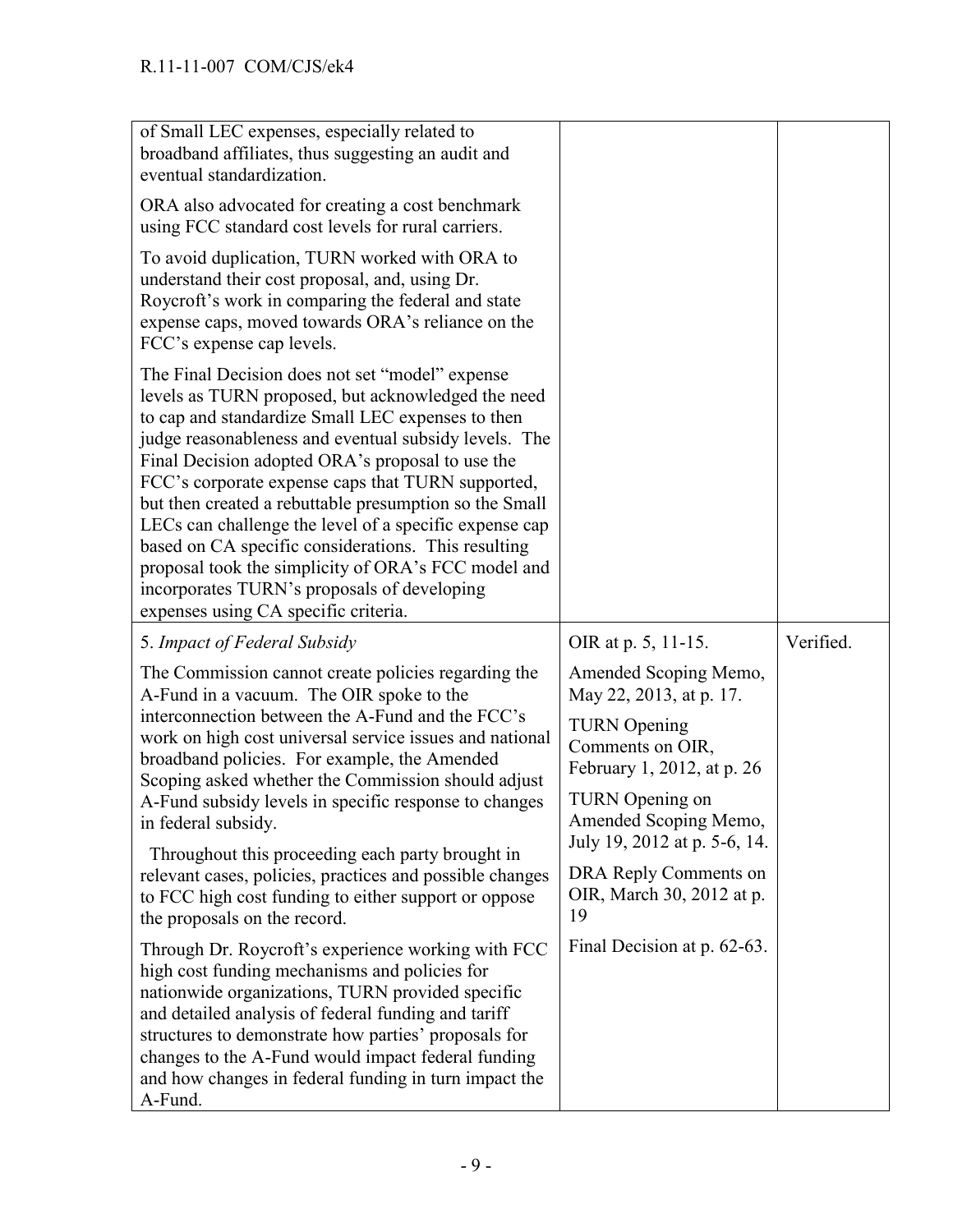| These issues are complicated. Significant discovery<br>and data analysis was required for TURN to fully<br>explain the role of federal policies and funding. While<br>parties necessarily were in agreement with the facts,<br>the Small LECs disputed TURN's interpretation and<br>application of federal policies on issues related to this<br>case. Both TURN and ORA argued that the A-Fund<br>should not be adjusted to "make up," dollar-for-dollar,<br>losses in federal subsidy by the Small LECs.                                                                                                                                                                                                                                                                                                             |                                                                                                                                                                                         |           |
|------------------------------------------------------------------------------------------------------------------------------------------------------------------------------------------------------------------------------------------------------------------------------------------------------------------------------------------------------------------------------------------------------------------------------------------------------------------------------------------------------------------------------------------------------------------------------------------------------------------------------------------------------------------------------------------------------------------------------------------------------------------------------------------------------------------------|-----------------------------------------------------------------------------------------------------------------------------------------------------------------------------------------|-----------|
| However, TURN did not advocate for an absolute bar<br>against the adjustment of A-Fund subsidies in the case<br>of reductions in federal funding. Instead, it proposed<br>that the Commission analyze the FCC's rationale for<br>its reduction and the circumstances for the reduction to<br>determine the impact on California ratepayers through<br>the means test process to ensure such requests are<br>reasonable. TURN's discussion on this issue, and the<br>resulting record, was supported by detailed data and<br>analysis.                                                                                                                                                                                                                                                                                  |                                                                                                                                                                                         |           |
| The Final Decision reflected the importance of FCC<br>universal service funding and broadband policy to<br>state CHCF-A policies. Specifically the Final<br>Decision noted the need to "balance multiple<br>objectives" and did not reject the need to use A-Fund<br>subsidy to make up for changes in federal funding.<br>However, while not explicitly citing to TURN, the<br>Final Decision reflected its substantial contribution by<br>imposing a reasonableness criteria and test for<br>ensuring requests to increase A-Fund subsidy are<br>reasonable, including the requirement that such<br>subsidy supports facilities used for voice services and<br>not broadband only thus ensuring California voice<br>customers do not shoulder the full burden for<br>broadband only deployment as advocated by TURN. |                                                                                                                                                                                         |           |
| 6. Competition<br>The OIR requested comments on whether the<br>Commission should require the Small LECs to open<br>up their serving territories to competition for wireline<br>voice communication. Beyond the request for<br>comments, the OIR also referenced a staff report that<br>found conditions in the Small LEC territory supportive<br>of possible competitive entry. Several parties,<br>including ORA, urged the Commission to "promptly"<br>and formally" open the territories of the Small LECs                                                                                                                                                                                                                                                                                                          | Final Decision at p. 38,<br>52-58<br><b>TURN</b> Opening<br>Comments on OIR,<br>February 1, 2012 at p. 7-<br>10<br><b>TURN Reply Comments</b><br>on OIR, March 30, 2012<br>at p. 22-24. | Verified. |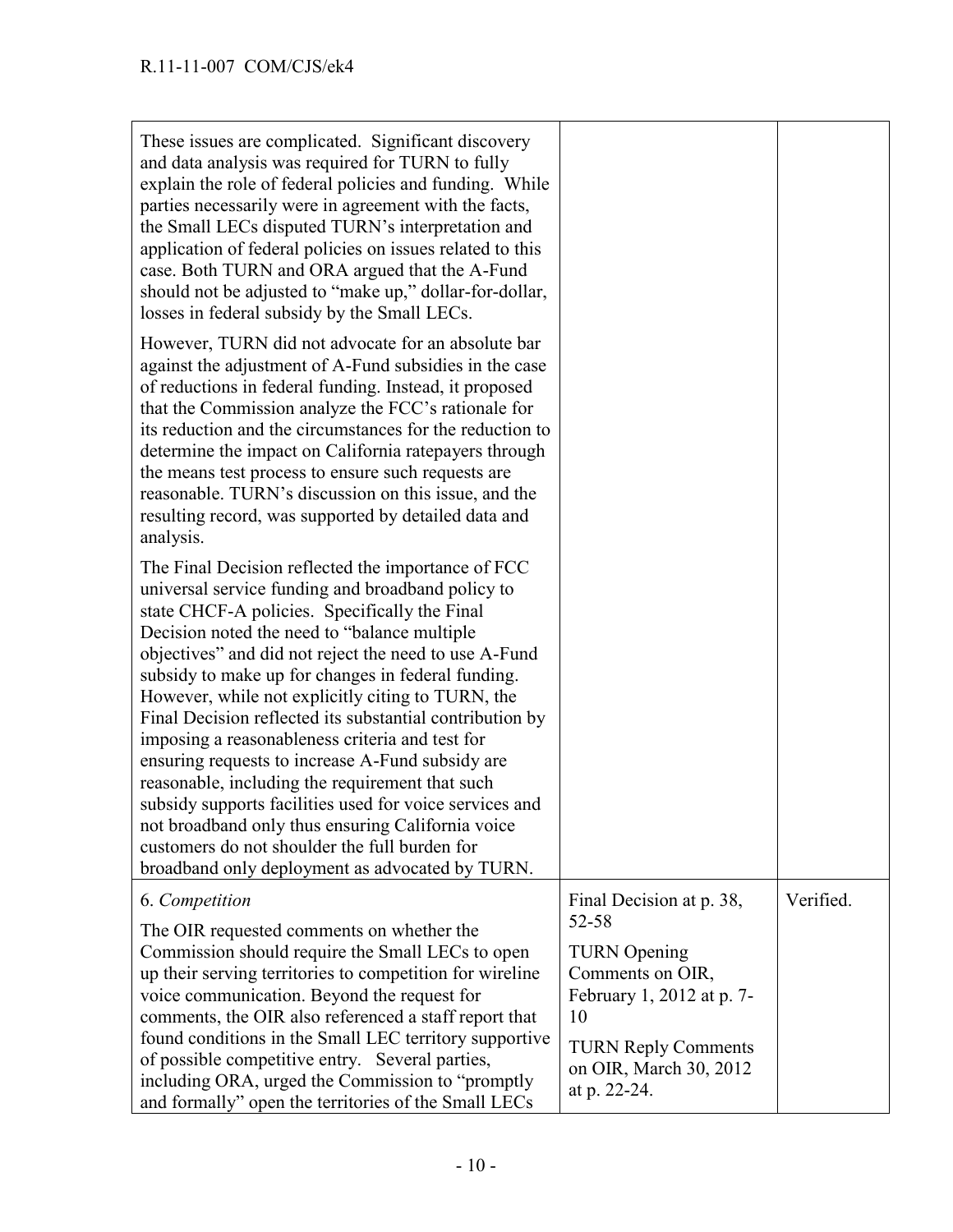| to wireline competition.<br>The Small LECs opposed opening their territories to<br>competition. TURN once again used a data-driven<br>analysis through discovery and publicly available data<br>of existing competition and customer demand to rebut<br>the staff findings and argue that the Small LEC<br>territory would not support additional competitors at<br>this time. TURN also warned that along with<br>competition came the inevitable loss of price<br>protections and a potential loss of the reliability of<br>service.<br>In a subsequent ruling, the Assigned Commissioner<br>asked if availability of alternative communications<br>should be considered when evaluating levels of<br>competition. TURN provided specific evidence and<br>data in comments that alterative communications like<br>wireless and VoIP are not adequate substitutes for<br>rural customers.<br>TURN's early advocacy as the only intervenor | TURN Opening on<br>Amended Scope, July 16,<br>2013 at p. 10-11<br>DRA Reply Comments on<br>OIR, March 30, 2012 at p.<br>$3-4.$<br><b>DRA Opening Comments</b><br>on Amended Scope, July<br>16, 2013 at p. 26-27. |           |
|--------------------------------------------------------------------------------------------------------------------------------------------------------------------------------------------------------------------------------------------------------------------------------------------------------------------------------------------------------------------------------------------------------------------------------------------------------------------------------------------------------------------------------------------------------------------------------------------------------------------------------------------------------------------------------------------------------------------------------------------------------------------------------------------------------------------------------------------------------------------------------------------------------------------------------------------|------------------------------------------------------------------------------------------------------------------------------------------------------------------------------------------------------------------|-----------|
| opposing competitive entry provided parties and the<br>Commission with additional material on the record<br>regarding the impact and risks of competition in rural<br>areas for Small LEC customers.                                                                                                                                                                                                                                                                                                                                                                                                                                                                                                                                                                                                                                                                                                                                       |                                                                                                                                                                                                                  |           |
| The Final Decision declined to require the Small LECs<br>to open up their markets to competition at this time, in<br>part echoing TURN's comments (without specifically<br>citing to them) regarding the "unique characteristics"<br>of the Small LEC territories that make widespread<br>competitive entry difficult. The Final Decision also<br>found that alternative technologies such as wireless<br>services, are less than useful in light of topography and<br>population density thus questioning the value of<br>competitive entry into the market. Just as TURN<br>urged caution by the Commission before allowing<br>competitive entry, the Final Decision deferred the<br>determination for more study and fact finding.                                                                                                                                                                                                      |                                                                                                                                                                                                                  |           |
| 7. Impact of Section 710                                                                                                                                                                                                                                                                                                                                                                                                                                                                                                                                                                                                                                                                                                                                                                                                                                                                                                                   | OIR at p. 34-35.                                                                                                                                                                                                 | Verified. |
| The Commission's OIR initially inquired whether the<br>A-Fund subsidy should be expanded to VoIP services.<br>However, after subsequent legislative intervention, the<br>amended scope asked specifically about the impact of<br>the new Section 710 and the availability of A-Fund                                                                                                                                                                                                                                                                                                                                                                                                                                                                                                                                                                                                                                                        | Amended Scoping Memo,<br>p. 17<br><b>TURN</b> Opening<br>Comments on OIR,                                                                                                                                        |           |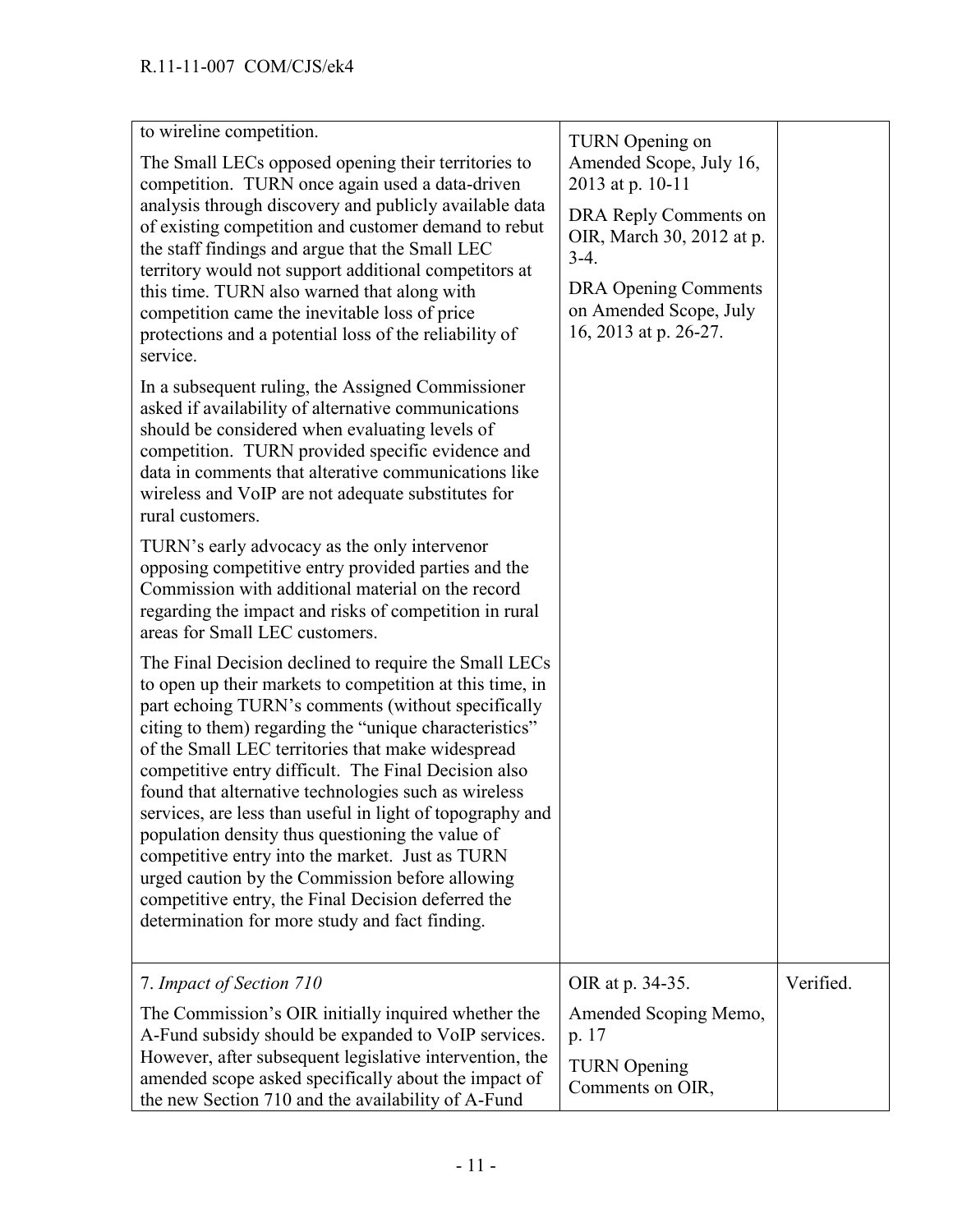| subsidy for these services.                                                                                                                                                                                                                                                                                                                                                                                                                                                                                                                                                                                              | February 1, 2012 at p. 48-                                                                                                                  |  |
|--------------------------------------------------------------------------------------------------------------------------------------------------------------------------------------------------------------------------------------------------------------------------------------------------------------------------------------------------------------------------------------------------------------------------------------------------------------------------------------------------------------------------------------------------------------------------------------------------------------------------|---------------------------------------------------------------------------------------------------------------------------------------------|--|
| TURN argued in opening comments, prior to the<br>legislation, that it would be a bad policy decision to<br>expand the A-Fund subsidy to VoIP services because<br>of the risk to A-Fund customers and the burden on<br>those paying the surcharge. At the time the legal<br>classification of these services was unclear and new<br>entrants to the market offering VoIP were resisting any<br>attempt by the Commission to impose standards or<br>regulations. So as to avoid a carrier from receiving<br>subsidy unterhered by any responsibility for<br>Commission rules, TURN argued against expanding<br>the A-Fund. | 49.<br>TURN Opening on<br>Amended Scoping Memo,<br>July 19, 2013 at p. 12.<br><b>TURN</b> Opening Brief,<br>September 26, 2014 at p.<br>37. |  |
| In subsequent comments and its brief filed in the<br>docket, TURN provided legal and policy analysis<br>urging the Commission to find that carriers cannot use<br>Section 710 to limit the Commission's regulatory<br>authority over voice services while still receiving A-<br>Fund subsidy for those services. Further, TURN<br>argued that Section 275.6, which specifies legislative<br>mandates for A-Fund administration and requires<br>Commission authority over A-Fund carriers, preempts<br>any narrowing of authority by Section 710. Other<br>parties agreed with TURN's position.                           |                                                                                                                                             |  |
| The Final Decision accepts TURN's position and finds<br>that any entity providing VoIP service as an<br>unregulated and untariffed offering would not be<br>eligible for A-Fund subsidy for those services and that<br>Section 275.6 prevails over Section 710. The Final<br>Decision further states, "As TURN rightfully suggests,<br>there is a distinction between untariffed, unregulated<br>VoIP providers and companies that submit to<br>regulation and provision tariffed basic service."                                                                                                                        |                                                                                                                                             |  |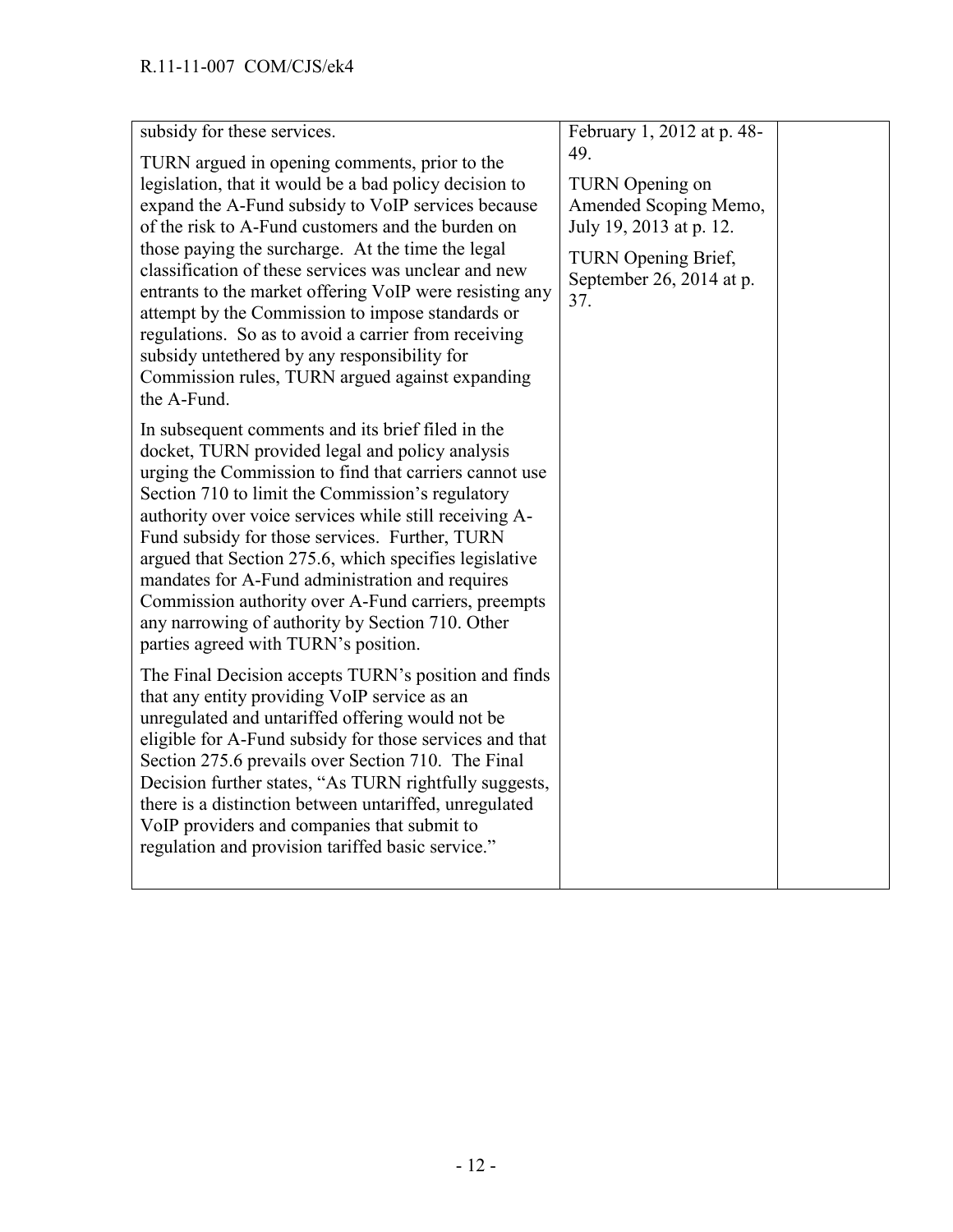# **B. Duplication of Effort (§ 1801.3(f) and § 1802.5):**

|                                                                                                                                                                                                                                                                                                                                                                                                                                                                                                                                                                                                                                                                                                                                                                                                                                                                                                                                                                                                                                                                                                                                                                                                                                                                                                                                                                                                                                                                                                                                                                                                                                                                                                                                                                                                                                                                                                                                                                                                                                                                                                                                                                 | Intervenor's<br><b>Assertion</b> | <b>CPUC</b><br><b>Discussion</b>     |
|-----------------------------------------------------------------------------------------------------------------------------------------------------------------------------------------------------------------------------------------------------------------------------------------------------------------------------------------------------------------------------------------------------------------------------------------------------------------------------------------------------------------------------------------------------------------------------------------------------------------------------------------------------------------------------------------------------------------------------------------------------------------------------------------------------------------------------------------------------------------------------------------------------------------------------------------------------------------------------------------------------------------------------------------------------------------------------------------------------------------------------------------------------------------------------------------------------------------------------------------------------------------------------------------------------------------------------------------------------------------------------------------------------------------------------------------------------------------------------------------------------------------------------------------------------------------------------------------------------------------------------------------------------------------------------------------------------------------------------------------------------------------------------------------------------------------------------------------------------------------------------------------------------------------------------------------------------------------------------------------------------------------------------------------------------------------------------------------------------------------------------------------------------------------|----------------------------------|--------------------------------------|
| a. Was the Office of Ratepayer Advocates (ORA) a<br>party to the proceeding? <sup>1</sup>                                                                                                                                                                                                                                                                                                                                                                                                                                                                                                                                                                                                                                                                                                                                                                                                                                                                                                                                                                                                                                                                                                                                                                                                                                                                                                                                                                                                                                                                                                                                                                                                                                                                                                                                                                                                                                                                                                                                                                                                                                                                       | Yes                              | Verified.                            |
| b. Were there other parties to the proceeding with<br>positions similar to yours?                                                                                                                                                                                                                                                                                                                                                                                                                                                                                                                                                                                                                                                                                                                                                                                                                                                                                                                                                                                                                                                                                                                                                                                                                                                                                                                                                                                                                                                                                                                                                                                                                                                                                                                                                                                                                                                                                                                                                                                                                                                                               | N <sub>0</sub>                   | Yes.                                 |
| c. If so, provide name of other parties:                                                                                                                                                                                                                                                                                                                                                                                                                                                                                                                                                                                                                                                                                                                                                                                                                                                                                                                                                                                                                                                                                                                                                                                                                                                                                                                                                                                                                                                                                                                                                                                                                                                                                                                                                                                                                                                                                                                                                                                                                                                                                                                        |                                  | Office of<br>Ratepayer<br>Advocates. |
| d. Intervenor's claim of non-duplication:<br>In addition to the Small LECs, TURN and ORA, the other parties to the case were<br>potential competitive entrants to the rural territories. While each party to the<br>proceeding argued that their proposals would benefit rural customers in Small LEC<br>serving areas, TURN and ORA were the only parties with no economic interest in<br>the outcome of the docket.<br>TURN worked closely with ORA to avoid duplication of effort. On several issues,<br>ORA took positions that were different or in some instances in direct conflict with,<br>positions taken by TURN. For example, on the issue of whether the Small LEC<br>territories should be open to competition, ORA and TURN took different<br>positions. (Compare: TURN Reply Comments on OIR, March 30, 2012 at p. 22-<br>24 and TURN Opening on Amended Scope, July 16, 2013 at p. 10-11 with DRA<br>Reply Comments on OIR, March 30, 2012 at p. 3-4 and DRA Opening Comments<br>on Amended Scope, July 16, 2013 at p. 26-27.) On issues related to structure and<br>elimination of the Fund, TURN and ORA also provided very different proposals<br>for the Commission's consideration. (Compare: TURN Reply on OIR, March 30,<br>2012 at 18 and TURN Reply on Amended Scope, August 16, 2013 at p. 10-13<br>with DRA Opening on OIR, February 1, 2012 at p. 10-11 and DRA Opening on<br>Amended Scope, July 19, 2013 at p. 19-20, 27-28.)<br>As the proceeding moved through some unique procedural and external events,<br>TURN and ORA continued to coordinate and discuss case strategy. While this<br>cooperation eventually led to increasing similarity in the positions each party took,<br>TURN and ORA continued to emphasize different issues. For example, ORA<br>focused on proposals for uniform Small LEC cost analysis while TURN provided<br>detailed data driven analysis of individual Small LEC company operations and<br>revenues in support of imputation. (Compare: Opening Testimony of Trevor<br>Roycroft on behalf of TURN, July 11, 2014 with ORA Report into the Review of<br>the CHCF-A Program, July 11, 2014.) |                                  | Verified.                            |

<sup>&</sup>lt;sup>1</sup> The Division of Ratepayer Advocates was renamed the Office of Ratepayer Advocates effective September 26, 2013, pursuant to Senate Bill No. 96 (Budget Act of 2013: public resources), which was approved by the Governor on September 26, 2013.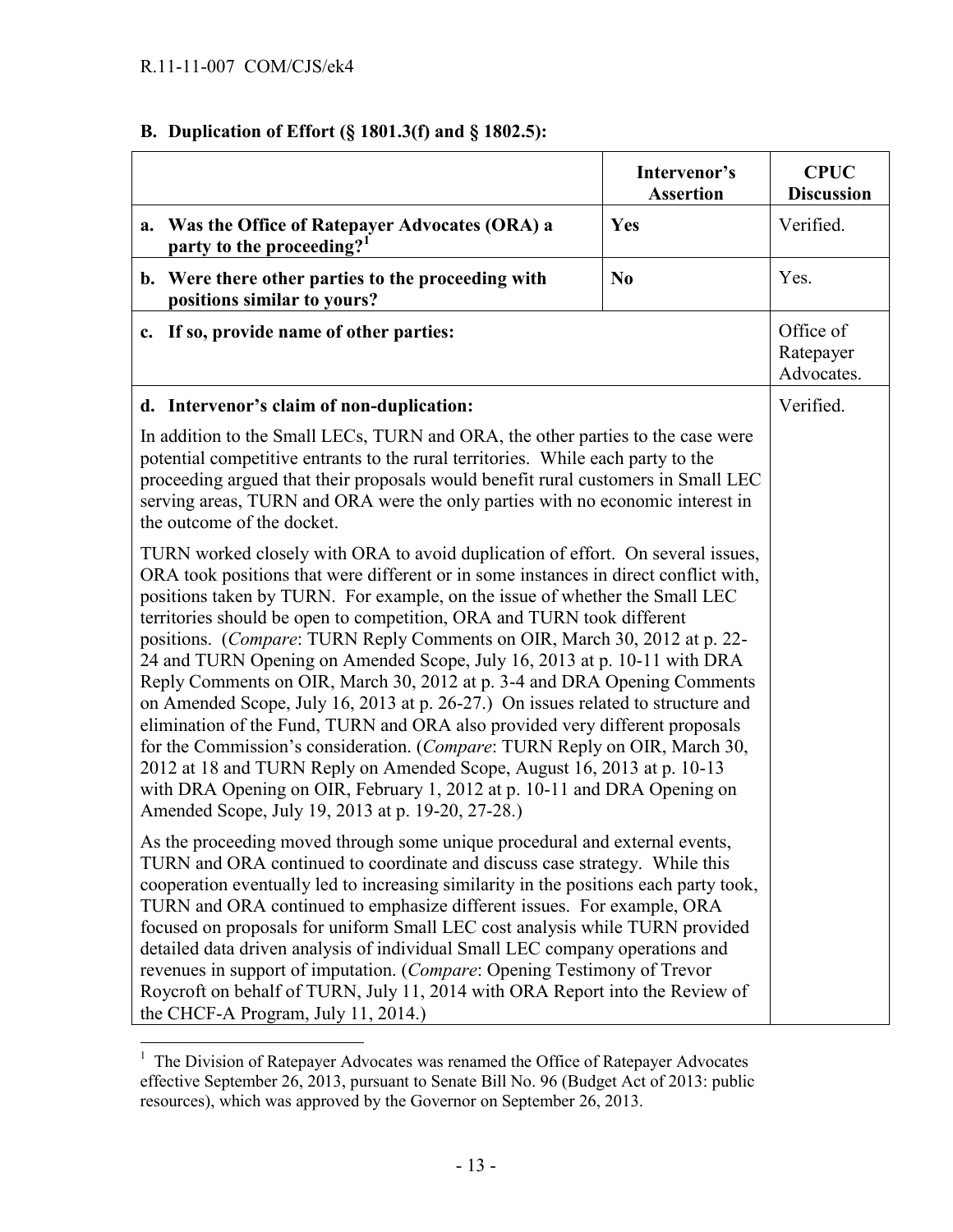TURN urges the Commission to find that the parties limited duplication of effort and that any duplication that may have existed ultimately provided benefit to the record and the Commission's overall decision-making processes.

### **PART III: REASONABLENESS OF REQUESTED COMPENSATION**

#### **A. General Claim of Reasonableness (§ 1801 and § 1806):**

#### **a. Intervenor's claim of cost reasonableness:**

TURN's substantial contribution in this docket resulted in significant benefits for ratepayers of Small LECs in addition to the millions of ratepayers in California that contribute to the program through the CHCF-A surcharge. Therefore, TURN urges the Commission to find that its cost of participation, \$396,225, is reasonable. The record in this multi-year docket was large and complicated, consisting of hundreds of pages of comments, public participation hearings, a workshop, three PHCs, numerous procedural motions, multiple days of hearings and lengthy briefs. TURN recognized the importance of the A-Fund to protecting the affordability of phone service for rural customers in California. Yet, TURN also recognized the risk that, if unchecked, the A-Fund could grow too large thereby putting undue burden on those customers paying the A-Fund surcharge. TURN was an active participant during the entire proceeding, advocating for changes to the A-Fund that would protect consumer interests in affordability and fairness while still ensuring the A-Fund companies maintained their ability to offer high quality reliable voice service and advanced capabilities. TURN also served the role of ensuring there was a balance between the interests of the Small LEC basic service ratepayer and ratepayers throughout California that contribute to the A-Fund through end user surcharges.

While some parties to the proceeding advocated for an elimination of the A-Fund and an introduction of competition into the Small LEC territories, TURN used a data-driven analysis to determine that both outcomes would be detrimental for Small LEC basic service customers. TURN's proposals included elements to keep basic service rates affordable, arguing against proposed rate increases for Small LEC basic service customer ratepayers, and to ensure that Small LEC customers are protected by Commission regulation. Further, TURN argued for funding mechanisms that would have kept the \$33 million budget of the A-Fund within reasonable levels thereby protecting those ratepayers that support the Fund through surcharges.

The Final Decision represents incremental steps in key issues to California ratepayers in rural areas, as well as those across the state

### **CPUC Discussion**

Verified, *but see* CPUC Disallowances and Adjustments, below.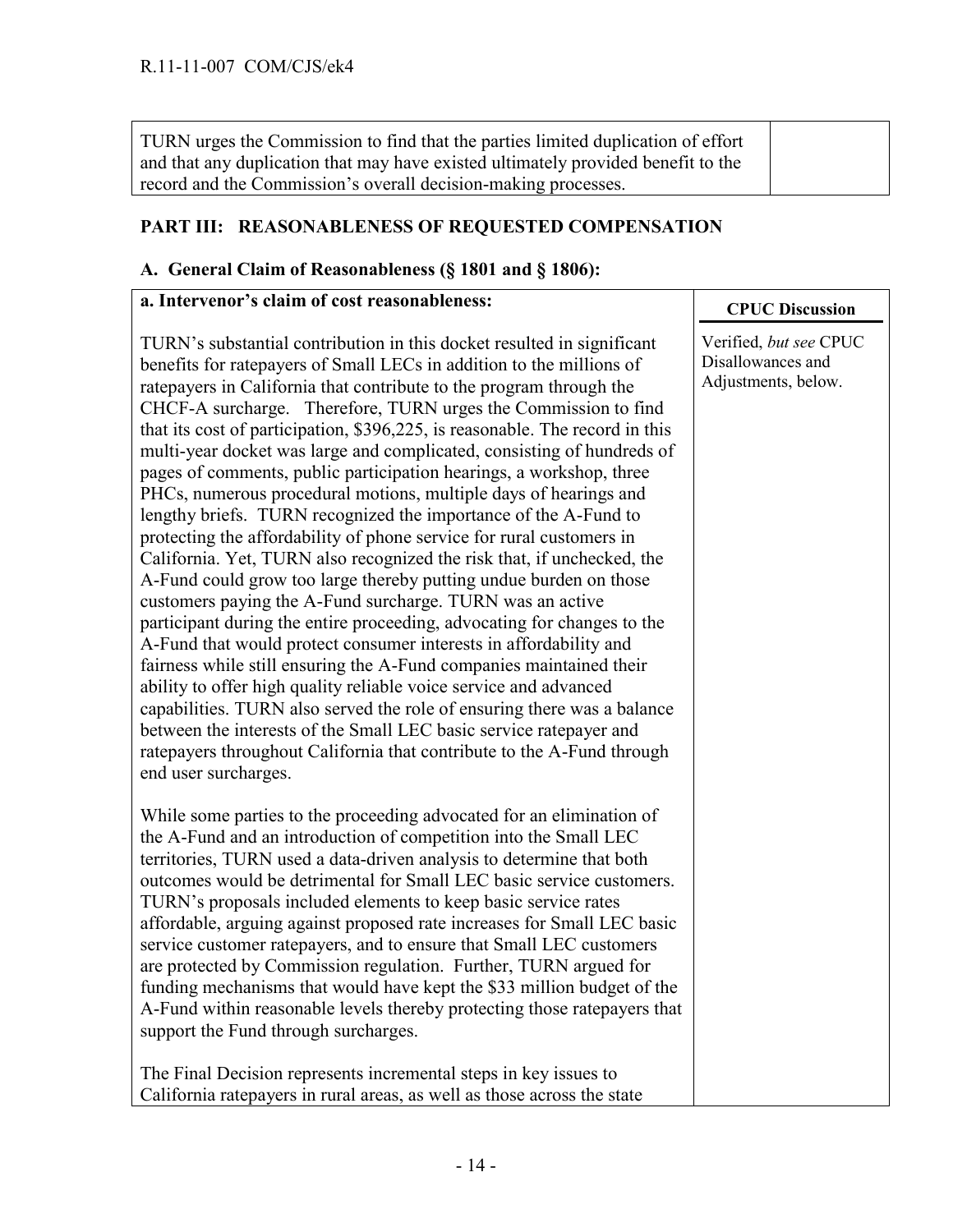| paying to support the Fund. TURN's work in the docket, with the<br>coordination of other parties, brought the interests and the voices of<br>these ratepayers to this proceeding and TURN urges the Commission to<br>find the cost of its participation was reasonable in light of these benefits.                                                                                                                                                                                                                                                                                                                                                                                            |                                                                                                                                                                                                                                   |
|-----------------------------------------------------------------------------------------------------------------------------------------------------------------------------------------------------------------------------------------------------------------------------------------------------------------------------------------------------------------------------------------------------------------------------------------------------------------------------------------------------------------------------------------------------------------------------------------------------------------------------------------------------------------------------------------------|-----------------------------------------------------------------------------------------------------------------------------------------------------------------------------------------------------------------------------------|
| b. Reasonableness of hours claimed:<br>TURN Advocates and Coordination of Effort                                                                                                                                                                                                                                                                                                                                                                                                                                                                                                                                                                                                              | Verified, but see CPUC<br>Disallowances and<br>Adjustments, below.                                                                                                                                                                |
| TURN took a team approach to working on this technical and complex<br>proceeding. Ms. Mailloux was TURN's lead attorney on this case. She<br>translated TURN policy into pleadings, worked on legal issues and                                                                                                                                                                                                                                                                                                                                                                                                                                                                                | TURN's claim is<br>excessive because of<br>internal duplication.                                                                                                                                                                  |
| statutory interpretation, represented TURN on discovery matters, in<br>hearings, and on the myriad of procedural discussions that arose in this<br>proceeding.                                                                                                                                                                                                                                                                                                                                                                                                                                                                                                                                | TURN's timesheet<br>show many hours<br>reading and reviewing                                                                                                                                                                      |
| Ms. Costa, TURN's Policy Director on telecommunications matters,<br>was primarily responsible for researching and analyzing TURN's<br>positions and proposals and analyzing and critiquing the other parties to<br>the proceeding, including review of discovery to support TURN's<br>positions. Ms. Costa took primary drafting responsibility for many of<br>the substantive policy pleadings submitted in this case, worked with<br>Dr. Roycroft on numerous discovery issues, and was instrumental in<br>hearing preparation.                                                                                                                                                             | documents or<br>discussing or<br>e-mailing issues, with<br>little substantive output<br>offered before the<br>Commission. We find<br>this process inefficient<br>and it resulted in<br>excessive hours<br>claimed given the level |
| Dr. Roycroft was TURN's consultant and expert witness throughout this<br>case. Dr. Roycroft used his familiarity with federal universal service<br>policy, broadband deployment, technology developments and economic<br>theory to represent TURN in multiple capacities. Not only did Dr.<br>Roycroft perform the data-intensive analysis and draft the resulting<br>testimony and appear as an expert at the hearings, he was critical to<br>TURN's process of drafting policy proposals throughout the proceeding,<br>drafting discovery requests and analyzing responses, plus appearing at<br>the Commission-sponsored workshop where he presented a detailed<br>proposal on imputation. | of intervenor's<br>contributions to this<br>proceeding.<br>Because TURN's work<br>in this proceeding was<br>often inefficient a 15%<br>reduction for excessive<br>hours claimed is<br>appropriate. See<br>$D.15-01-017$ (noting   |
| Mr. Nusbaum also represented TURN primarily during the multiple<br>Prehearing Conferences, with the help of Ms. Costa. TURN's lead<br>attorney would have had to travel for these short meetings. TURN has<br>found it is more efficient to brief a local attorney on the case and have<br>that local attorney attend the PHCs thereby saving time and money on<br>attorney travel. Mr. Nusbaum, already generally familiar with the<br>issues, billed a reasonable amount for his time spent familiarizing<br>himself with the agenda issues (1.5 and 2.5 hours) for the PHCs and his<br>attendance.                                                                                         | similar problems and a<br>similar reduction in a<br>recent TURN<br>compensation claim).                                                                                                                                           |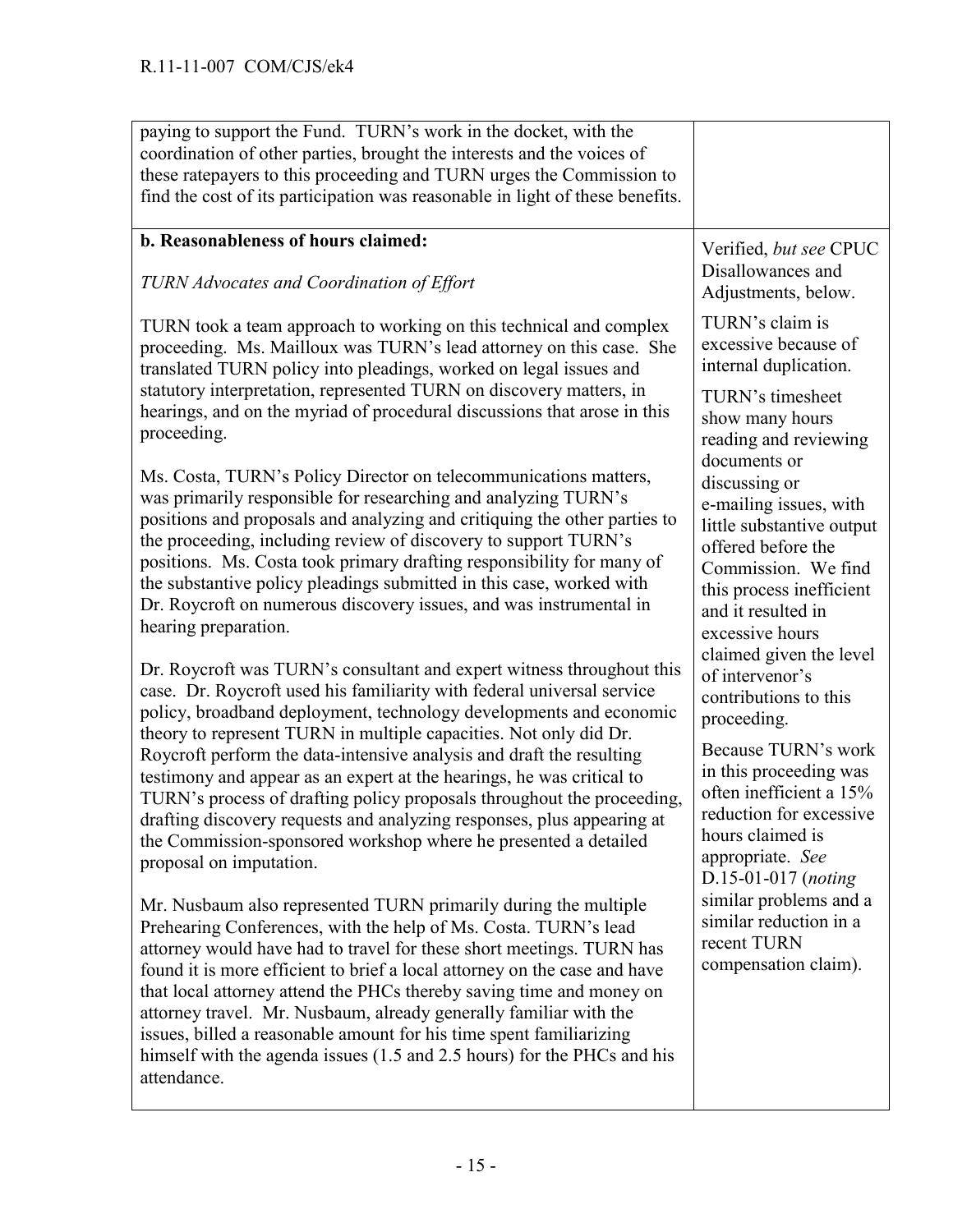Finally, the hours show small amounts of time for other TURN advocates who worked on specific issues where they had experience to bring to the case. For example, Mr. Hawiger recorded less than an hour to discuss energy affiliate transaction policies of the Commission due to his expertise from years of energy related work. Mr. Finkelstein most recently helped to draft responses to Small LEC discovery questions on energy affiliate transactions and Mr. Long addressed a time-sensitive procedural issue in Ms. Mailloux's absence.

Each TURN advocate had a specific role in developing and implementing TURN's advocacy by relying on their own specific expertise and background.

A number of hours and hourly entries reflect internal and external meetings involving two or more of TURN's attorneys and expert witnesses. Occasionally, the Commission has deemed such entries as reflecting internal duplication and not eligible for an award of intervenor compensation. This is not the case here. TURN's attorney, policy director and consultant met among themselves to develop and execute case strategy, and otherwise as necessary to coordinate their work on the different issues on which each had primary responsibility. Such meetings are essential to the effective development and implementation of TURN's strategy for this complicated and data-heavy proceeding. None of the attendees is there in a duplicative role – each is an active participant, bringing his or her particular knowledge and expertise to bear on the discussions. As a result, TURN is able to identify issues and angles that would almost certainly never come to mind but for the "group-think" achievable in such settings.

There were also some meetings with other parties at which more than one TURN advocate represented TURN. The Commission should understand that this is often essential in a case such as this one, with a wide range of issues that no single person is likely to master. The other parties in these meetings, primarily ORA and the Small LECs, also often had multiple representatives in attendance for similar reasons. TURN's requested hours do not include any for a TURN attorney or expert witness where his or her presence at a meeting was not necessary in order to achieve the meeting's purpose. TURN submits that such meetings are part of an intervenor's effective advocacy before the Commission, and that intervenor compensation can and should be awarded for the time of all participants in such meetings where, as here, each participant needed to be in the meeting to advance the intervenor's advocacy efforts.

#### *Legislative Intervention*

The OIR requested comment on many proposed alternative structures for the A-Fund. (OIR at p. 25-28, 31-32). These proposals included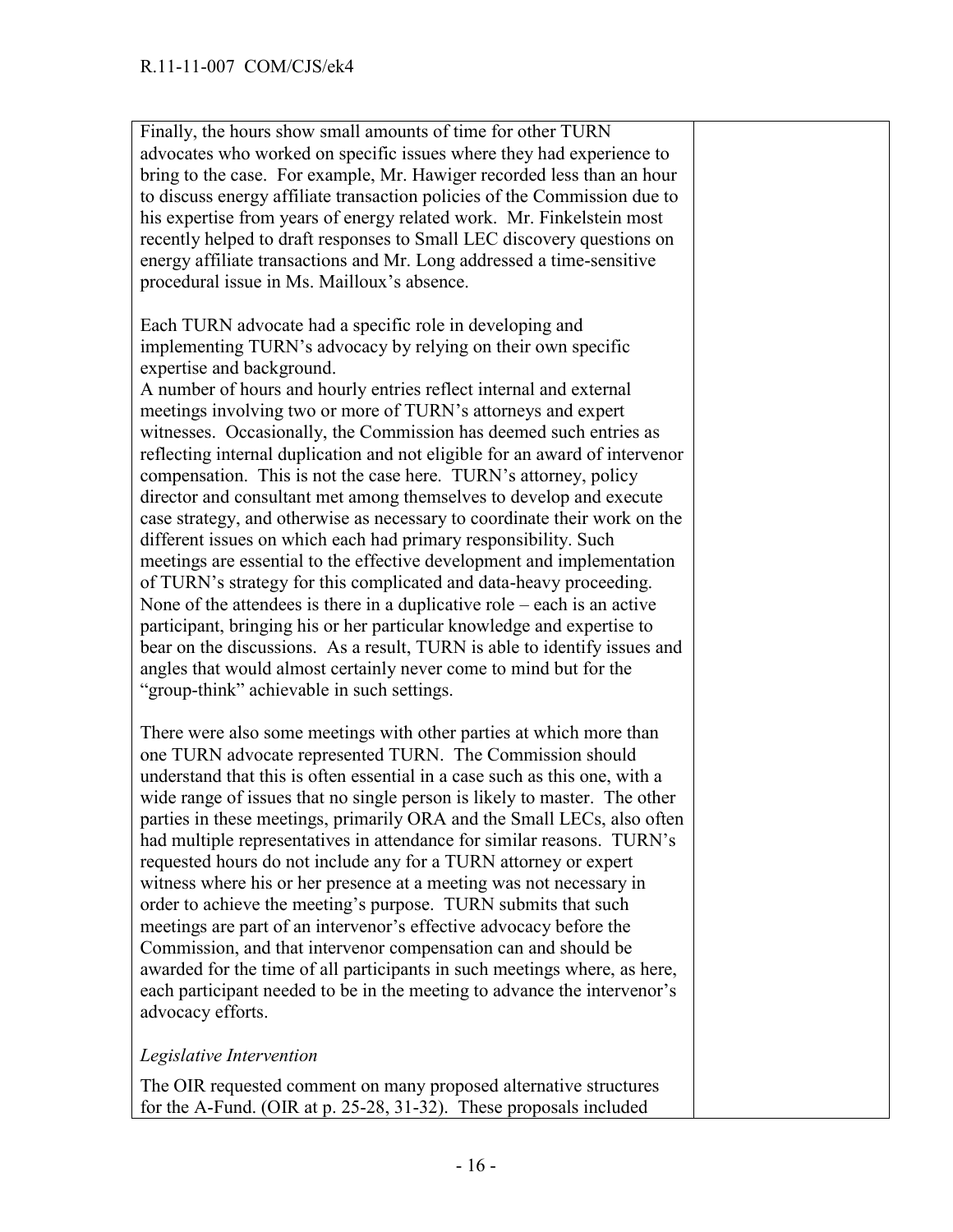possible elimination of the Fund, capping the subsidy, switching to a per-access line subsidy, or implementing an incentive regulation structure for the Small LECs. Many, although not all, of the hours coded "ST" for Structure, reflect TURN's work responding to the OIR and to other parties' proposals for radical changes to the A-Fund. Some parties, such as CCTA and Verizon, called for elimination of the Fund. ORA advocated for the eventual elimination of the Fund, but proposed a detailed incentive regulation proposal as a transition to elimination of the Fund. The Small LECs, on the other hand, opposed any changes to the Fund itself and advocated for maintenance of the status quo. However, during the pendency of this docket, the Legislature explicitly limited the Commission's options for revisions of the A-Fund. While parties continued to stand by their original proposals, the focus of the comments and testimony shifted to more modest changes in the Fund while still addressing concerns in the OIR. In complying with the new legislative mandates, the Final Decision does not adopt any party's specific proposals for major changes to the structure of the Fund. However, TURN's work to analyze and address the various proposals put forth in early comments was a necessary and reasonable effort as an active party to the proceeding.

### *Settlement Efforts*

TURN's hours reflect time for settlement discussions (marked by code "SETT"). Although no settlement was reached, TURN urges the Commission to find these hours reasonable in light of the Commission's policy encouraging settlement efforts. Only after due diligence by both the Small LECs and TURN, including review of hundreds of pages of comments, did the parties approach each other with possible settlement. These settlement talks were in good faith and productive in clarifying and shaping both parties' positions on the issues related to the settlement. As the time records reflect, TURN and the Small LECs met several times and, when not meeting, were conducting data requests and analysis to try to move the settlement talks forward. Ms. Costa was TURN's primary representative for the settlement talks, however Dr. Roycroft and Ms. Mailloux also participated with specific tasking on proposal analysis, data and document review, and drafting. While the talks themselves did not result in a proposed settlement for the group, TURN urges the Commission to find that the number of hours TURN advocates spent on settlement talks was reasonable and that the overall effort contributed to the parties' litigation efforts going forward in the case.

#### *Procedural Issues*

TURN dedicated a significant number of hours in this case to issues primarily described as "procedural" (marked by code "PROC"). This case was unusual in terms of the number of procedural motions, outside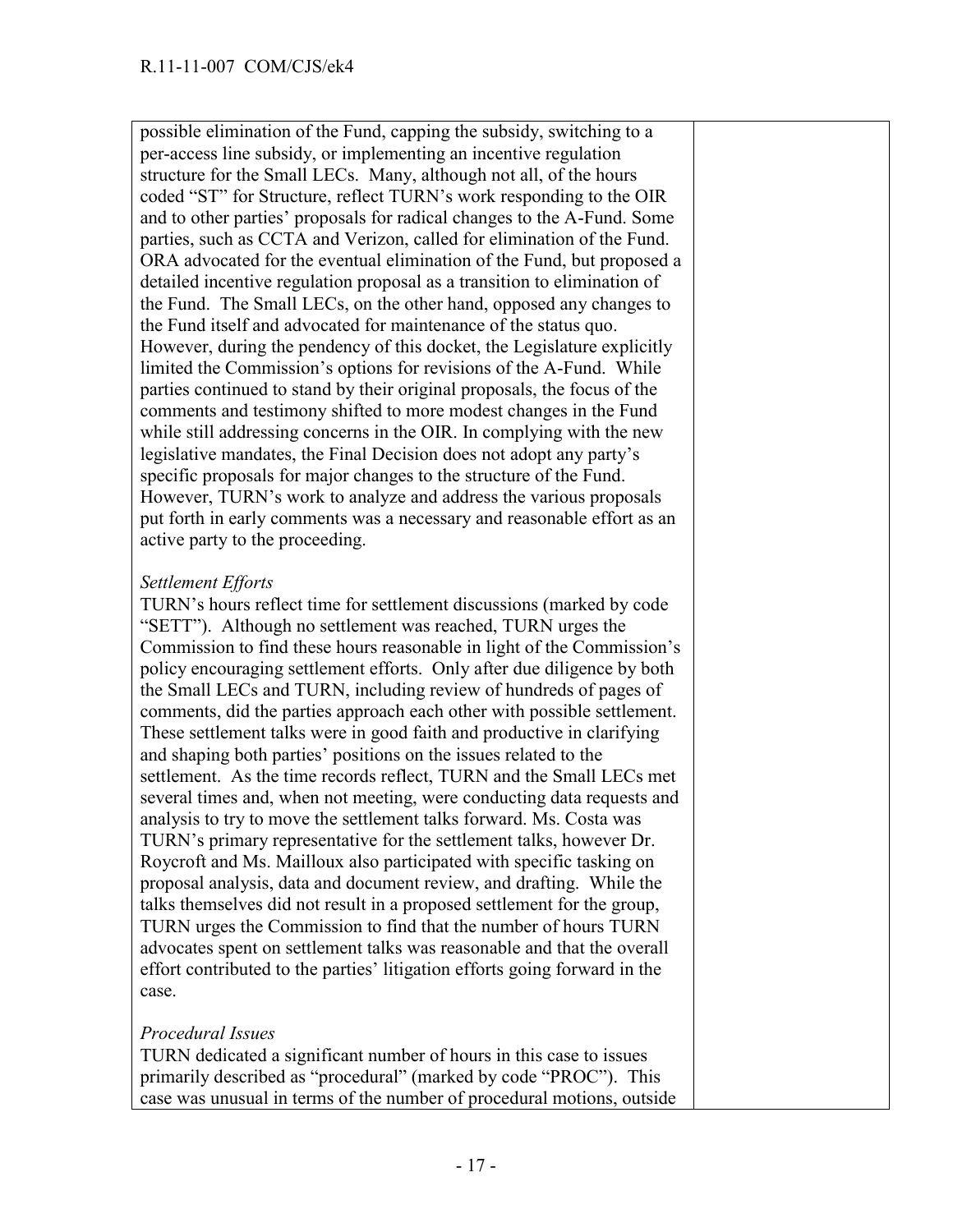events, and revised scoping memos that occurred during the litigation and impacted the scope of the issues under consideration. TURN's time records adequately describe each individual motion or change in Commission proposal. While many of the motions were procedural in nature, they had a substantive impact on the scope and process of the docket. As the time entries describe, each procedural Motion required coordination among various combinations of parties, discussion internally, and drafting processes. Further, many of these motions or events, such as pending legislation that directly impacted the issues in this case, generally resulted in significant changes in either the scope or procedure of the case, which, in turn, generated more meetings and discussion. As an active participant in the case, with limited resources and a stake in the outcome of these procedural issues, TURN worked closely with the other parties and Commission staff to resolve the issues to ensure the case moved forward and thus TURN urges the Commission to find these hours reasonable.

#### *Discovery*

This case was very data driven. The OIR encouraged parties to "examine historical data" and provide "specific" proposals that explicitly address "cost effectiveness" among other goals. Therefore, TURN developed and supported its proposals by conducting extensive discovery and analyzing the results. TURN also coordinated with ORA on its discovery efforts. The time sheets contain significant hours marked as "DIS" to reflect the time spent on drafting, propounding and analyzing discovery requests and responses. This code also represents time spent on issues related to discovery and confidentially of the data provided to TURN from the Small LECs. During the first round of comments in 2012, the ALJ initially declined to allow TURN to file purportedly confidential data it received during discovery under seal. This issue, along with numerous other issues regarding Protective Orders and confidentiality, are reflected in the time TURN dedicated overall to discovery related issues.

## **Hourly Rates of TURN Staff**

This docket spanned the course of four years. For each of the TURN advocates and expert witnesses, TURN is using their approved rates for each of the years between 2011 and 2013. TURN has cited to the relevant Commission decision for support for its requested rates for 2011-2013. For the work performed in 2014, TURN is only requesting COLA adjustments of 2.56% as approved in Resolution ALJ-303. For example, for Ms. Mailloux we are requesting a COLA adjustment to increase her rate to \$440 from her approved rate of \$430 in 2013. The requested COLA increases for each TURN advocate are included below. The requested rates for the two expert witnesses used by TURN are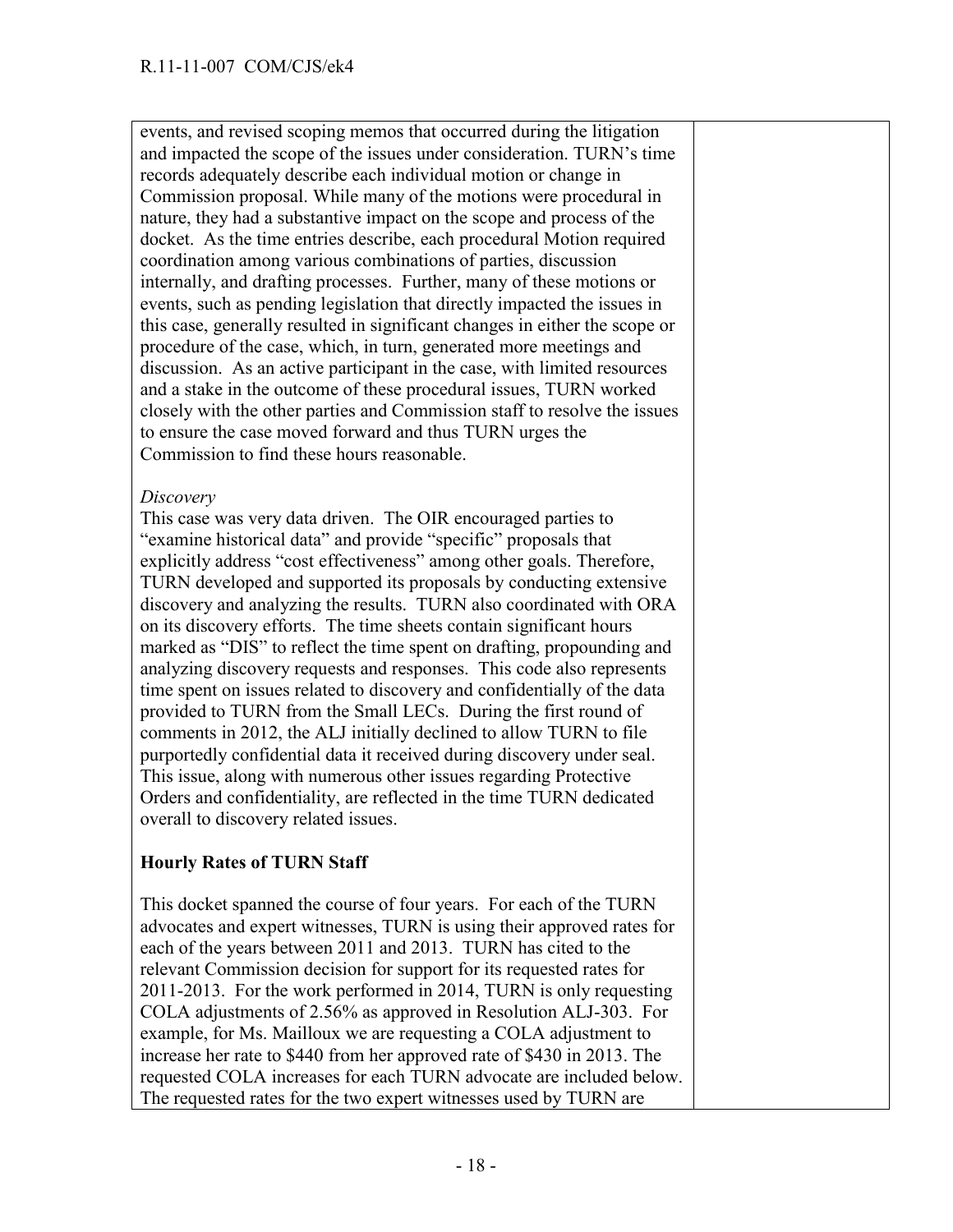## previously approved. **Reasonableness of Expenses**

|             | TURN requests that the Commission approve its expenses associated<br>with its participation in this case. As discussed above, this was a long,<br>complicated and data-intensive proceeding. TURN's expenses are<br>reasonable and reflect its ongoing and dedicated participation in the<br>docket. For example, TURN incurred travel expenses for Ms. Mailloux<br>and Dr. Roycroft to participate in the May 2014 workshop and<br>September 2014 hearings. Although this case has been active since<br>2011, TURN minimized its travel expenses by assigning local attorneys<br>to represent TURN at small meetings and by keeping travel expense<br>reasonable. Further, TURN incurred expenses to photocopy the<br>numerous sets of pleadings and voluminous set of hearing exhibits for<br>this case. These copies were done in-house when possible and TURN<br>keeps its copying expenses as reasonable as possible. TURN has been<br>cautious when incurring expenses in this docket and, therefore the<br>Commission should find TURN's direct expenses reasonable. |           |
|-------------|-----------------------------------------------------------------------------------------------------------------------------------------------------------------------------------------------------------------------------------------------------------------------------------------------------------------------------------------------------------------------------------------------------------------------------------------------------------------------------------------------------------------------------------------------------------------------------------------------------------------------------------------------------------------------------------------------------------------------------------------------------------------------------------------------------------------------------------------------------------------------------------------------------------------------------------------------------------------------------------------------------------------------------------------------------------------------------|-----------|
|             | c. Allocation of hours by issue:                                                                                                                                                                                                                                                                                                                                                                                                                                                                                                                                                                                                                                                                                                                                                                                                                                                                                                                                                                                                                                            |           |
| GP          | General Preparation: Work that generally does not vary with the                                                                                                                                                                                                                                                                                                                                                                                                                                                                                                                                                                                                                                                                                                                                                                                                                                                                                                                                                                                                             | Verified. |
|             | number of issues that TURN addresses in the case                                                                                                                                                                                                                                                                                                                                                                                                                                                                                                                                                                                                                                                                                                                                                                                                                                                                                                                                                                                                                            |           |
| <b>DIS</b>  | Discovery: Work on discovery-related issues including drafting and<br>propounding discovery, analysis of discovery responses, coordination<br>with other parties on discovery issues and work to address issues of                                                                                                                                                                                                                                                                                                                                                                                                                                                                                                                                                                                                                                                                                                                                                                                                                                                          |           |
|             | confidentiality including responses to Motions and ALJ Rulings.                                                                                                                                                                                                                                                                                                                                                                                                                                                                                                                                                                                                                                                                                                                                                                                                                                                                                                                                                                                                             |           |
| <b>SCP</b>  | Scope: Work focused on response to a 2014 Motion to Amend the<br>Scope and subsequent work to design and revise procedural steps in the<br>case through party coordination and consensus.                                                                                                                                                                                                                                                                                                                                                                                                                                                                                                                                                                                                                                                                                                                                                                                                                                                                                   |           |
| <b>PRO</b>  | <b>Procedure:</b> Work addressing a significant number of procedural                                                                                                                                                                                                                                                                                                                                                                                                                                                                                                                                                                                                                                                                                                                                                                                                                                                                                                                                                                                                        |           |
| $\mathbf C$ | motions and events in the case introduced by other parties, including<br>TDS SURF proposal, or the ALJ and Assigned Commissioner.                                                                                                                                                                                                                                                                                                                                                                                                                                                                                                                                                                                                                                                                                                                                                                                                                                                                                                                                           |           |
| <b>ST</b>   | Structure: Proposals for changes to the structure and administration of<br>the CHCF-A. This code focuses on work to research, propose and<br>respond to other proposals on large policy and overarching structural<br>changes to the program that were proposed in response to the OIR's<br>questions.                                                                                                                                                                                                                                                                                                                                                                                                                                                                                                                                                                                                                                                                                                                                                                      |           |
| <b>FED</b>  | Federal Impact: issues related to the connection between the CHCF-A<br>and FCC universal service and broadband policies with a focus on how<br>proposals to revise the Fund's mechanisms are limited or influenced by<br>work at the FCC                                                                                                                                                                                                                                                                                                                                                                                                                                                                                                                                                                                                                                                                                                                                                                                                                                    |           |
| <b>IMP</b>  | Imputation: work to research, analyze, design and propose an<br>imputation or contribution of broadband revenues. This includes both<br>legal issues related to imputation, statutory interpretation as well as<br>proposals for logistics to implement imputation                                                                                                                                                                                                                                                                                                                                                                                                                                                                                                                                                                                                                                                                                                                                                                                                          |           |
| <b>RB</b>   | Rate Benchmark: work on issues related to the use of AT&T and                                                                                                                                                                                                                                                                                                                                                                                                                                                                                                                                                                                                                                                                                                                                                                                                                                                                                                                                                                                                               |           |
|             | GRC LEC rates as benchmark for Small LEC rates, review FCC<br>Benchmark for rates; rate increases and rate reasonableness                                                                                                                                                                                                                                                                                                                                                                                                                                                                                                                                                                                                                                                                                                                                                                                                                                                                                                                                                   |           |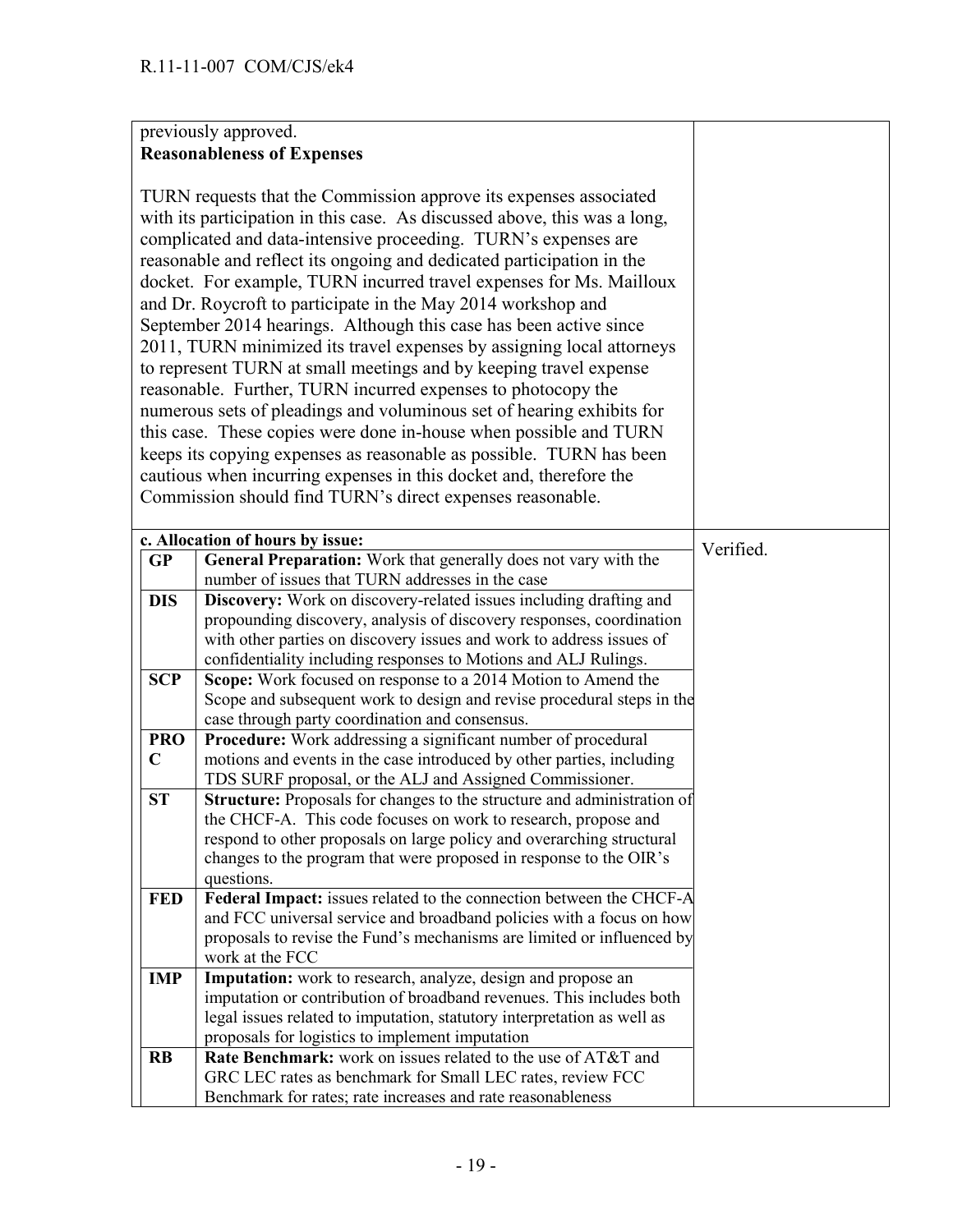| <b>VOIP</b> | VoIP/Section 710: issues related to the statutory interpretation of     |
|-------------|-------------------------------------------------------------------------|
|             | Section 710 and its connection with Section 275.6, plus policy          |
|             | determinations on treatment of VoIP services                            |
| <b>GRC</b>  | General Rate Case: parties work on addressing the impact of this        |
|             | pending docket on related issues of individual company GRCs,            |
|             | including impact on waterfall mechanisms that might limit company       |
|             | A-Fund subsidies during this docket.                                    |
| <b>CLEC</b> | Competition: issues researching and analyzing Small LEC                 |
|             | communications markets for impacts of possible competitive entry        |
|             | and policy issues regarding competition in Small LEC territories;       |
|             | TURN had very limited time related to legal issues or more technical    |
|             | issues on competitive entry                                             |
| <b>SETT</b> | Settlement: time spent preparing for and attending settlement           |
|             | discussions, analyzing specific settlement proposals and counter-       |
|             | proposals,                                                              |
| <b>GH</b>   | General Hearing: Hearing related preparation and participation that     |
|             | does not vary with the number of issues presented by TURN, such as      |
|             | scheduling and time spent in the hearing room as a participant but not  |
|             | directly related to preparation for witness specific work               |
| #           | <b>Combined Efforts:</b> Time entries that cover substantive work that  |
|             | cannot easily be identified with a specific activity code. TURN         |
|             | attempts to identify each entry with a specific issue and therefore     |
|             | entries with a "#" are limited. TURN does not believe allocation of     |
|             | these entries is required, but if the Commission chooses to allocate    |
|             | these entries to specific issues they would roughly break down as:      |
|             | IMP-30% RB-20%; VoIP-10%; ST-15% FED-20%; CLEC-5%                       |
| <b>COMP</b> | <b>Compensation:</b> work spent on compensation request related matters |
|             | including draft the Notice of Intent to Claim compensation and this     |
|             | compensation request                                                    |

# **B. Specific Claim:\***

| <b>CLAIMED</b>        |      |              |         |                                            |                |                            | <b>CPUC AWARD</b> |                |
|-----------------------|------|--------------|---------|--------------------------------------------|----------------|----------------------------|-------------------|----------------|
|                       |      |              |         | <b>ATTORNEY, EXPERT, AND ADVOCATE FEES</b> |                |                            |                   |                |
| Item                  | Year | <b>Hours</b> | Rate \$ | <b>Basis</b> for<br>Rate*                  | <b>Total S</b> | <b>Hours</b>               | Rate \$           | <b>Total S</b> |
| Christine<br>Mailloux | 2011 | 1.25         | \$390   | $D.12 - 03 - 053$                          | \$487.50       | 1.25                       | \$390             | \$487.50       |
| Christine<br>Mailloux | 2012 | 63.50        | \$420   | $D.13 - 11 - 020$                          | \$26,670       | 60.75<br>$\lceil 1 \rceil$ | \$420             | \$25,515.00    |
| Christine<br>Mailloux | 2013 | 43.50        | \$430   | D.14-04-021                                | \$18,705       | 43.25                      | \$430             | \$18,597.50    |
| Christine<br>Mailloux | 2014 | 198.75       | \$440   | Resolution<br>ALJ-303                      | \$87,450       | 195.3                      | \$440             | \$85,932.00    |
| Regina                | 2011 | 37.0         | \$275   | $D.11 - 10 - 013$                          | \$10,175       | 37.0                       | \$275             | \$10,175.00    |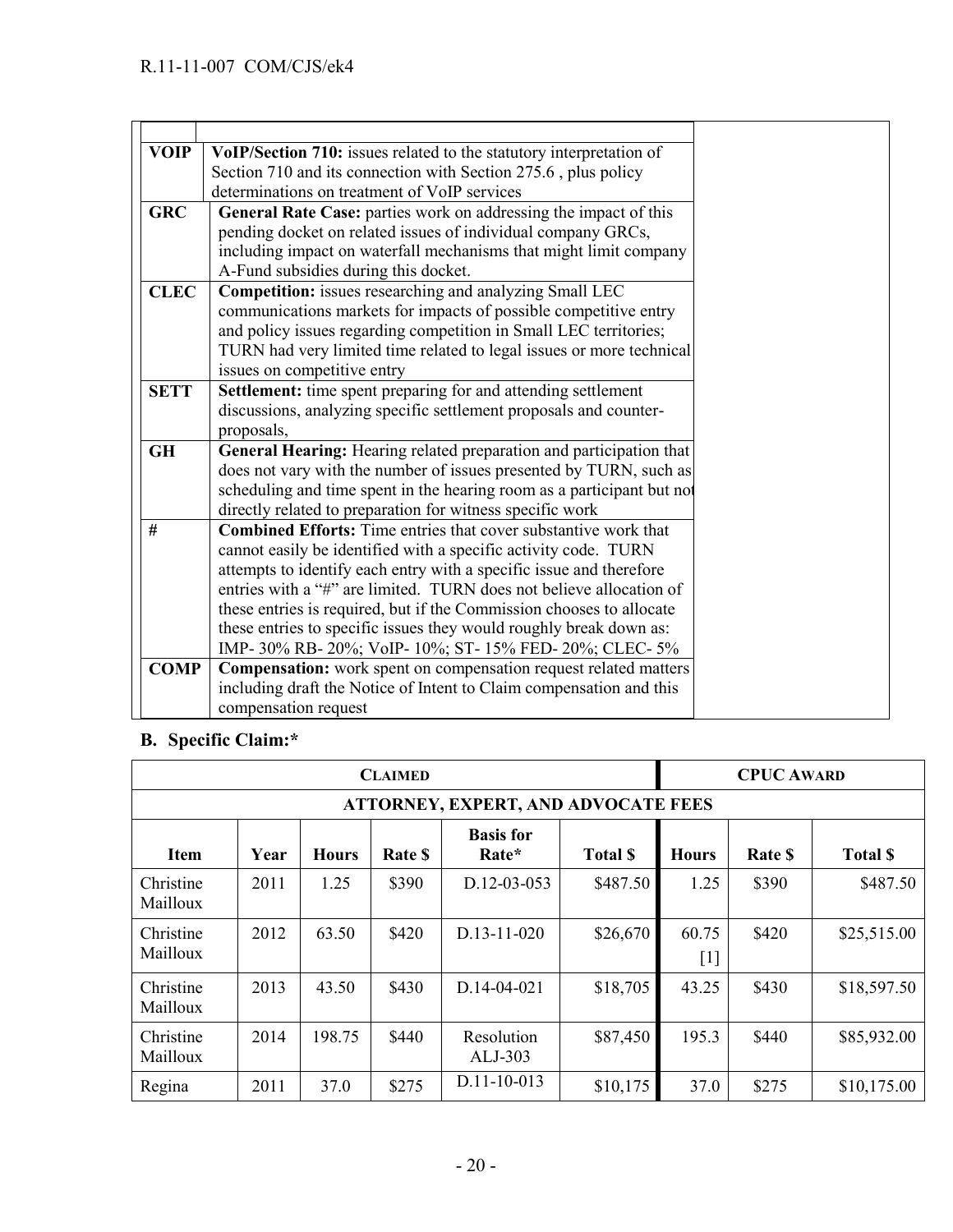| Costa                 |      |        |       |                       |                               |                |                              |              |
|-----------------------|------|--------|-------|-----------------------|-------------------------------|----------------|------------------------------|--------------|
| Regina<br>Costa       | 2012 | 154.50 | \$285 | D.13-06-020           | \$44,032.50                   | 154.50         | \$285                        | \$44,032.50  |
| Regina<br>Costa       | 2013 | 89.0   | \$290 | D.14-04-021           | \$25,810                      | 89.00          | \$290                        | \$25,810.00  |
| Regina<br>Costa       | 2014 | 277.75 | \$295 | Resolution<br>ALJ-303 | \$81,936.25                   | 277.75         | \$295                        | \$81,936.25  |
| Trevor<br>Roycroft    | 2011 | 5.75   | \$230 | D. 13-05-031          | \$1,322.50                    | 5.75           | \$230                        | \$1,322.50   |
| Trevor<br>Roycroft    | 2012 | 83.0   | \$230 | D.13-05-031           | \$19,090                      | 83.0           | \$230                        | \$19,090.00  |
| Trevor<br>Roycroft    | 2013 | 25.75  | \$230 | D.13-12-051           | \$5,922.50                    | 25.75          | \$235<br>See Res.<br>ALJ-287 | \$6,051.25   |
| Trevor<br>Roycroft    | 2014 | 222.50 | \$230 | D.13-12-051           | \$51,175                      | 222.50         | \$240<br>See Res.<br>ALJ-303 | \$53,400.00  |
| William<br>Nusbaum    | 2012 | 4.0    | \$445 | D.13-12-051           | \$1,780                       | 2.0            | \$445<br>$[2]$               | \$890.00     |
| William<br>Nusbaum    | 2014 | 7.5    | \$465 | Resolution<br>ALJ-303 | \$3,487.50                    | 3.75           | \$465                        | \$1,743.75   |
| Robert<br>Finkelstein | 2012 | 1.75   | \$480 | D.13-08-022           | \$840                         | 1.75           | \$480                        | \$840.00     |
| Robert<br>Finkelstein | 2014 | 1.75   | \$500 | Resolution<br>ALJ-303 | \$875                         | 1.75           | \$505                        | \$875.00     |
| William<br>Marcus     | 2014 | 6.75   | \$265 | D.14-05-015           | \$1,788.75                    | 6.75           | \$270                        | \$1,822.50   |
| Marcel<br>Hawiger     | 2014 | .75    | \$410 | Resolution<br>ALJ-303 | \$307.50                      | 0.75           | \$410                        | \$410.00     |
| Tom Long              | 2014 | 1.50   | \$570 | Resolution<br>ALJ-303 | \$855                         | 1.50           | \$570                        | \$855.00     |
|                       |      |        |       |                       | <b>Subtotal: \$382,710.00</b> |                | Subtotal:                    | \$379,785.75 |
|                       |      |        |       |                       |                               | 15% reduction: | $(\$56,967.86)$              |              |
|                       |      |        |       |                       |                               |                | <b>Revised Subtotal:</b>     | \$322,817.89 |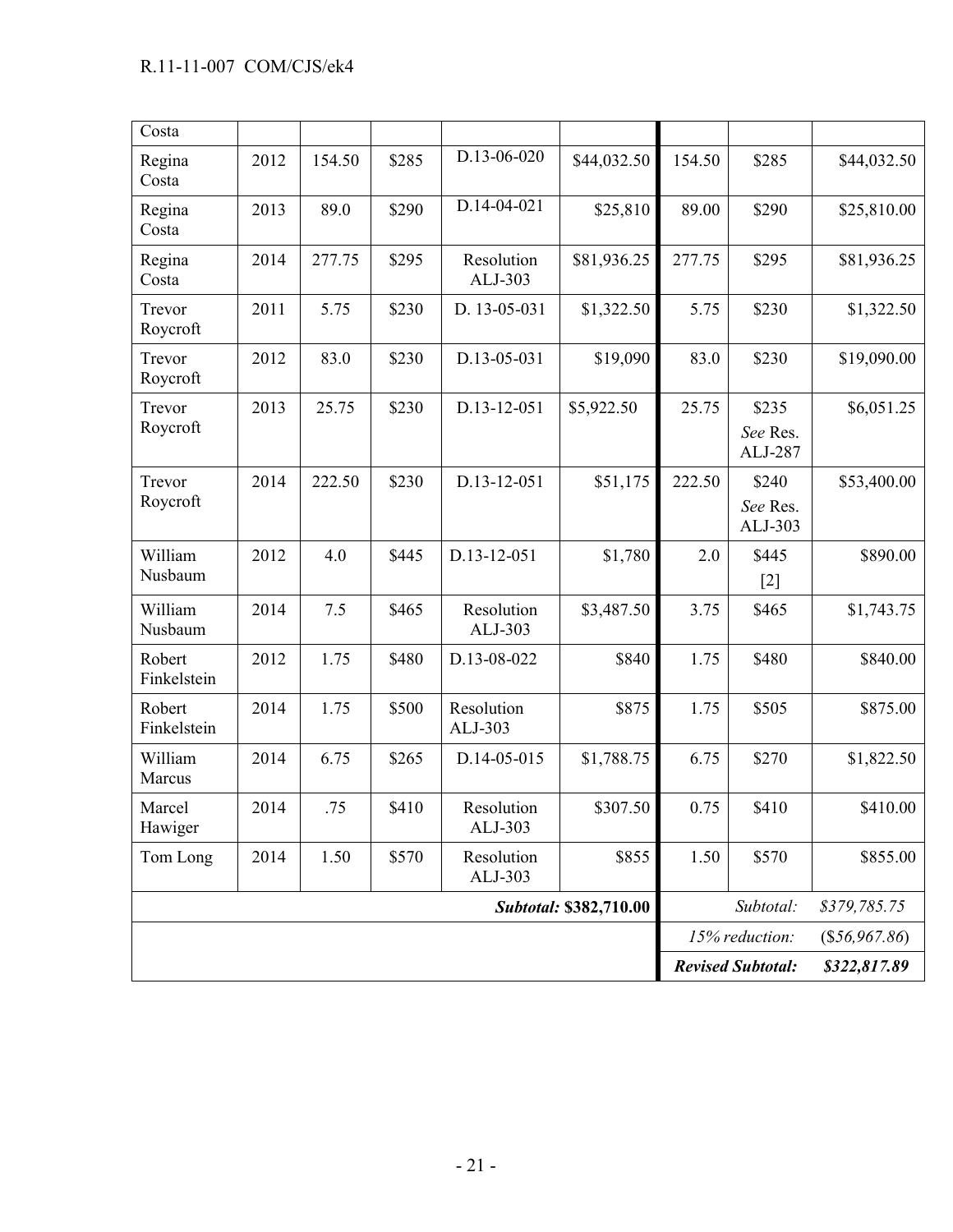|   | <b>OTHER FEES</b><br>Describe here what OTHER HOURLY FEES you are Claiming (paralegal, travel **, etc.): |                                                                                                                                               |               |                                                                                                                                  |                                                  |                             |                |                   |                                  |
|---|----------------------------------------------------------------------------------------------------------|-----------------------------------------------------------------------------------------------------------------------------------------------|---------------|----------------------------------------------------------------------------------------------------------------------------------|--------------------------------------------------|-----------------------------|----------------|-------------------|----------------------------------|
|   | <b>Item</b>                                                                                              | Year                                                                                                                                          | <b>Hours</b>  | Rate \$                                                                                                                          | <b>Basis for Rate*</b>                           | <b>Total \$</b>             | <b>Hours</b>   | Rate              | <b>Total \$</b>                  |
|   | Christine<br>Mailloux                                                                                    | 2014                                                                                                                                          | 14.0          | \$220                                                                                                                            | Half Approved<br>Hourly rates for<br>travel      | \$3,080                     | $\overline{0}$ | \$220<br>$[3]$    | \$00.00                          |
|   |                                                                                                          |                                                                                                                                               |               |                                                                                                                                  |                                                  | <b>Subtotal: \$3,080.00</b> |                | Subtotal: \$00.00 |                                  |
|   |                                                                                                          |                                                                                                                                               |               |                                                                                                                                  | <b>INTERVENOR COMPENSATION CLAIM PREPARATION</b> |                             |                | $**$              |                                  |
|   | <b>Item</b>                                                                                              | Year                                                                                                                                          | <b>Hours</b>  | Rate \$                                                                                                                          | <b>Basis for Rate*</b>                           | <b>Total \$</b>             | <b>Hours</b>   | Rate              | <b>Total \$</b>                  |
|   | Christine<br>Mailloux                                                                                    | 2012                                                                                                                                          | 1.25          | \$210                                                                                                                            |                                                  | \$262.50                    | 1.25           | \$210             | \$262.50                         |
|   | Christine<br>Mailloux                                                                                    | 2015                                                                                                                                          | 21            | \$220                                                                                                                            |                                                  | \$4,840.00                  | 21             | \$220             | \$4,620.00                       |
|   |                                                                                                          |                                                                                                                                               |               |                                                                                                                                  |                                                  | <b>Subtotal: \$5,102.50</b> |                |                   | Subtotal: \$4,882.50             |
|   |                                                                                                          |                                                                                                                                               |               |                                                                                                                                  | <b>COSTS</b>                                     |                             |                |                   |                                  |
| # | <b>Item</b>                                                                                              |                                                                                                                                               | <b>Detail</b> |                                                                                                                                  |                                                  | <b>Amount</b>               | <b>Amount</b>  |                   |                                  |
|   | Photocopy                                                                                                |                                                                                                                                               |               | Copies made of TURN pleadings<br>for service, and distribution to ALJ<br>and Commissioners and hearing<br>exhibits and testimony |                                                  | \$833.39                    |                |                   | \$694.91<br>$[4]$                |
|   | Lexis                                                                                                    |                                                                                                                                               |               | Computerized research costs<br>associated with preparation of<br>TURN's strategy and pleadings                                   |                                                  |                             |                |                   | \$519.28                         |
|   | Phone Charges                                                                                            |                                                                                                                                               |               | Charges associated with TURN's<br>work in this proceeding, including<br>costs of conference calls                                |                                                  |                             |                |                   | \$51.67                          |
|   | Postage                                                                                                  |                                                                                                                                               |               | Expense related to service and<br>transmittal to Commission                                                                      |                                                  |                             |                |                   | \$77.04                          |
|   | Travel and<br>hotel                                                                                      | Plane fare, hotel expenses,<br>parking/tolls for TURN attorney<br>and expert witness preparation in<br>workshop and three days of<br>hearings |               |                                                                                                                                  | \$3,851.14                                       |                             |                | \$2,306.85        |                                  |
|   |                                                                                                          |                                                                                                                                               |               |                                                                                                                                  |                                                  | <b>Subtotal: \$5,332.52</b> |                |                   | <b>Subtotal: \$3,649.75</b>      |
|   |                                                                                                          |                                                                                                                                               |               |                                                                                                                                  | <b>TOTAL REQUEST: \$396,225.02</b>               |                             |                |                   | <b>TOTAL AWARD: \$331,350.14</b> |

 \*\*We remind all intervenors that Commission staff may audit their records related to the award and that intervenors must make and retain adequate accounting and other documentation to support all claims for intervenor compensation. Intervenor's records should identify specific issues for which it seeks compensation, the actual time spent by each employee or consultant, the applicable hourly rates, fees paid to consultants and any other costs for which compensation was claimed. The records pertaining to an award of compensation shall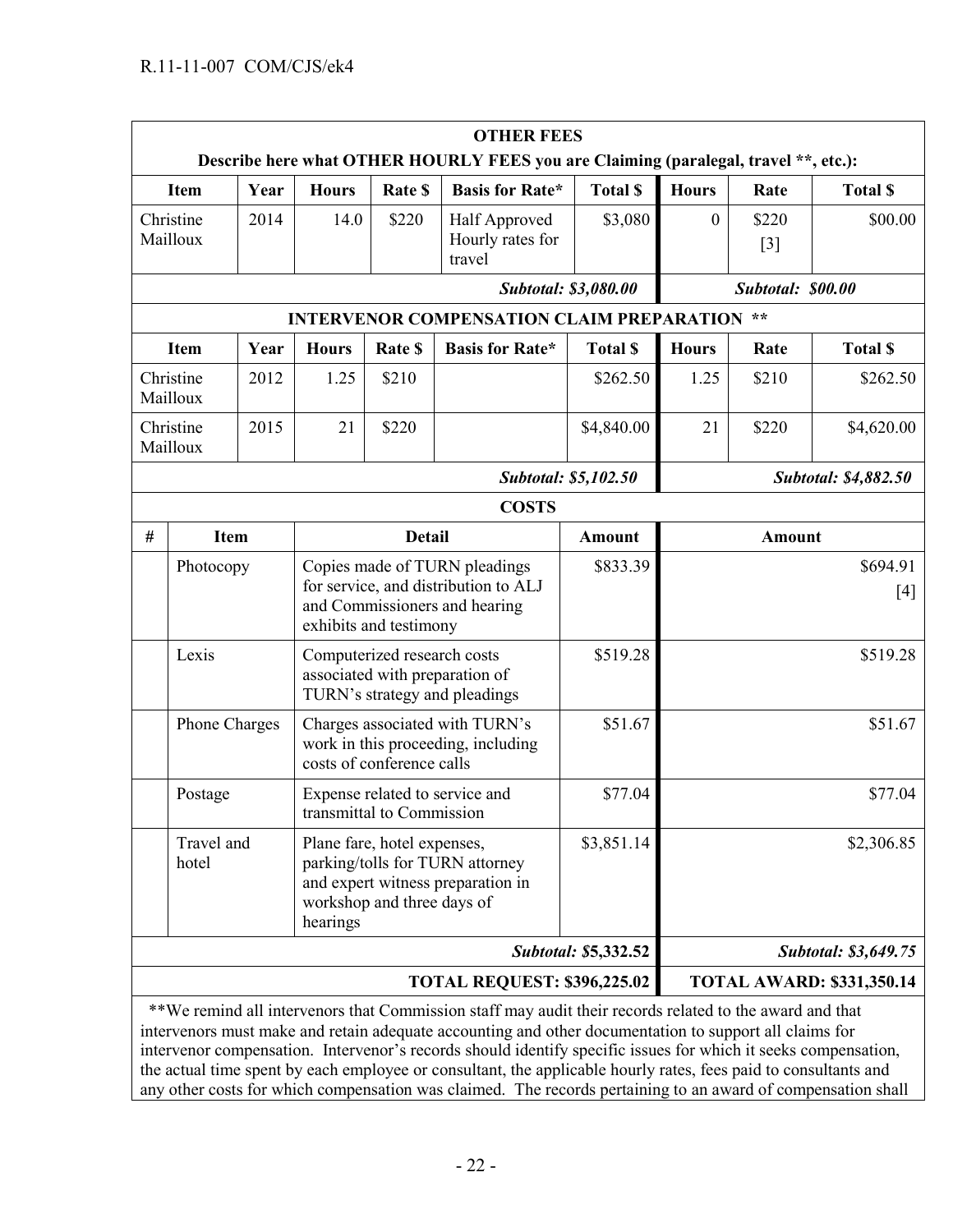be retained for at least three years from the date of the final decision making the award. \*\*Travel and Reasonable Claim preparation time typically compensated at ½ of preparer's normal hourly rate

| <b>ATTORNEY INFORMATION</b> |                                                             |                      |                                                                                             |  |  |  |  |
|-----------------------------|-------------------------------------------------------------|----------------------|---------------------------------------------------------------------------------------------|--|--|--|--|
| <b>Attorney</b>             | Date Admitted to CA<br>$\mathbf{B} \mathbf{A} \mathbf{R}^2$ | <b>Member Number</b> | <b>Actions Affecting</b><br><b>Eligibility (Yes/No?)</b><br>If "Yes", attach<br>explanation |  |  |  |  |
| Christine Mailloux          | 12/10/1993                                                  | 167918               | N <sub>0</sub>                                                                              |  |  |  |  |
| William Nusbaum             | 6/7/1983                                                    | 108835               | No Inactive from<br>1/1/1997 until 10/4/2002.                                               |  |  |  |  |
| Robert Finkelstein          | 6/13/1990                                                   | 146391               | N <sub>o</sub>                                                                              |  |  |  |  |
| Marcel Hawiger              | 1/23/1998                                                   | 194244               | N <sub>0</sub>                                                                              |  |  |  |  |
| Tom Long                    | 12/86                                                       | 124776               | N <sub>0</sub>                                                                              |  |  |  |  |

## **C. CPUC Disallowances and Adjustments:**

| <b>Item</b>       | Reason                                                                                                                                                                                                                                                                                                                                                                                                                                                                                                                                                                                                                                                                                                                                                                                                                                      |
|-------------------|---------------------------------------------------------------------------------------------------------------------------------------------------------------------------------------------------------------------------------------------------------------------------------------------------------------------------------------------------------------------------------------------------------------------------------------------------------------------------------------------------------------------------------------------------------------------------------------------------------------------------------------------------------------------------------------------------------------------------------------------------------------------------------------------------------------------------------------------|
| $[1]$             | The Commission does not compensate attorneys for work that is clerical in nature, as<br>such work has been factored into the established rate. The following hours are disallowed<br>from Mailloux's submitted claim:                                                                                                                                                                                                                                                                                                                                                                                                                                                                                                                                                                                                                       |
|                   | $02/01/2012 - 1$ hour for finalizing opening comments; $02/08/2012 - 1$ hour for finalizing<br>Motion for Reconsideration; 03/02/2012 - 0.25 hour for finalizing and filing NOI; 10/30/2012<br>$-0.5$ hour for finalizing filing; $09/16/2013 - 0.25$ hour for finalizing response to Motion for<br>Hearings; $06/09/2014 - 0.25$ hour for finalizing Set 13 discovery; $07/25/2014 - 0.6$ hour for<br>finalizing Set 16 and responses to Set 3; $07/31/2014 - 0.6$ hour for finalizing reply to Motion to<br>Strike; $08/10/2014 - 0.25$ hour for finalizing errata; $10/10/2014 - 1$ hour for finalizing brief;<br>$12/08/2014 - 0.25$ hour for finalizing A fund comments; $12/15/2014 - 0.5$ hour for finalizing<br>reply comments; and $2/17/2015 - 1$ hour for finalizing compensation request (removed from<br>appropriate heading). |
|                   | As we warned TURN in D.11-05-044, "[t]he finalizing of documents is clerical in<br>nature and is non-compensable." D.11-05-055 at p. 15. See also D.15-06-18 at p. 27,<br>D.15-06-021 at p. 33, D.15-07-19 at p. 23.                                                                                                                                                                                                                                                                                                                                                                                                                                                                                                                                                                                                                        |
| $\lceil 2 \rceil$ | Nusbaum's work in this proceeding consisted of preparing for and attending<br>pre hearing conferences. Such work could have been completed by a less experienced<br>attorney, therefore saving ratepayers from compensating TURN for excessive charges.                                                                                                                                                                                                                                                                                                                                                                                                                                                                                                                                                                                     |
|                   | The Commission disallows half of TURN's claimed hours related to Nusbaum's claim,<br>as excessive.                                                                                                                                                                                                                                                                                                                                                                                                                                                                                                                                                                                                                                                                                                                                          |
| $\lceil 3 \rceil$ | The Commission disallows Mailloux's travel-related hours and \$1,544.29 of associated                                                                                                                                                                                                                                                                                                                                                                                                                                                                                                                                                                                                                                                                                                                                                       |

<sup>&</sup>lt;sup>2</sup> This information may be obtained through the State Bar of California's website at [http://members.calbar.ca.gov/fal/MemberSearch/QuickSearch.](http://members.calbar.ca.gov/fal/MemberSearch/QuickSearch)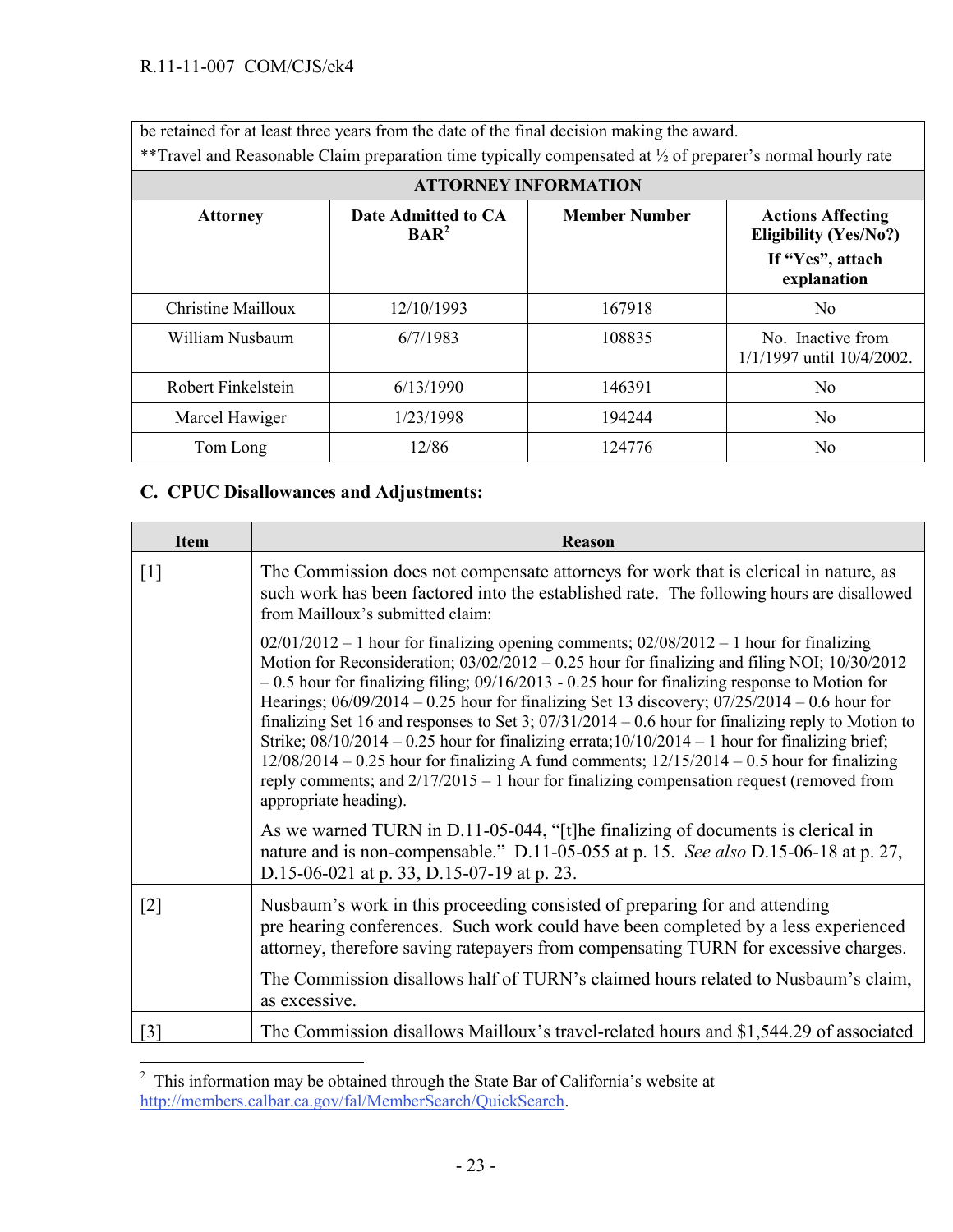|     | expenses. As stated in D.07-05-050, "[t]he Commission reimburses the reasonable<br>costs of necessary travel. It does not reimburse the costs of an employee's commute to<br>and from the Bay Area, which is TURN's place of business and the location of the<br>Commission's main offices. Law firms and consulting firms do not bill their clients for<br>such routine commuting costs. We will continue to reimburse travel costs associated<br>with witnesses and advocates who have special expertise and live out of the area. We<br>will also continue to reimburse the costs of travel to and from our hearings and<br>workshops which are conducted outside of the Bay Area. However, we disallow all<br>expenses for Mailloux's travel from her home in San Diego to San Francisco."<br>D.07-05-050 at 13. See also D.09-05-015 at 12 (stating "[d] is allowance of $[]$ travel<br>time [for Mailloux]. Travel deemed to be related to routine commuting and non-<br>compensable, despite TURN's rationale Disallow costs for attorney airfare,<br>parking, BART, hotel and meals, also deemed to be related to routing commuting and<br>non-compensable, despite TURN's rationale."); D.09-04-029 at 13; and D.15-06-018 at<br>$27 - 28$ . |
|-----|-------------------------------------------------------------------------------------------------------------------------------------------------------------------------------------------------------------------------------------------------------------------------------------------------------------------------------------------------------------------------------------------------------------------------------------------------------------------------------------------------------------------------------------------------------------------------------------------------------------------------------------------------------------------------------------------------------------------------------------------------------------------------------------------------------------------------------------------------------------------------------------------------------------------------------------------------------------------------------------------------------------------------------------------------------------------------------------------------------------------------------------------------------------------------------------------------------------------------------------------------------|
| [4] | The Commission notes that bulk printing rates are available for less than the cost<br>quoted by TURN. TURN paid 12 cents per page. Many options are available for<br>printing at 10 cents per page. As such, TURN's printing and photocopying costs have<br>been reduced by 16.67% to reflect current pricing.                                                                                                                                                                                                                                                                                                                                                                                                                                                                                                                                                                                                                                                                                                                                                                                                                                                                                                                                        |

## **PART IV: OPPOSITIONS AND COMMENTS Within 30 days after service of this claim, Commission Staff or any other party may file a response to the claim (**See **§ 1804 (c))**

| A. Opposition: Did any party oppose the Claim? | Yes.                                                                                                                                                                                                                                                                                                                                                                                                                                                                                                                                                                                                                                                                                                                                                                                                                                                                                                                                                                                                                                                                      |                                                                     |
|------------------------------------------------|---------------------------------------------------------------------------------------------------------------------------------------------------------------------------------------------------------------------------------------------------------------------------------------------------------------------------------------------------------------------------------------------------------------------------------------------------------------------------------------------------------------------------------------------------------------------------------------------------------------------------------------------------------------------------------------------------------------------------------------------------------------------------------------------------------------------------------------------------------------------------------------------------------------------------------------------------------------------------------------------------------------------------------------------------------------------------|---------------------------------------------------------------------|
| <b>Party</b>                                   | <b>Reason for Opposition</b>                                                                                                                                                                                                                                                                                                                                                                                                                                                                                                                                                                                                                                                                                                                                                                                                                                                                                                                                                                                                                                              | <b>CPUC Discussion</b>                                              |
| The<br>Independent<br>Small LECs               | The Independent Small LECs filed a response to TURN's<br>claim for intervenor compensation on March 19, 2015.<br>The Independent Small LECs contend that the Intervenor<br>Compensation Fund should be utilized to satisfy any award<br>of compensation to TURN. The Independent Small LECs<br>state that because the proceeding is a quasi-legislative<br>rulemaking initiated by the Commission that addresses<br>generic operational functions and sets industry-wide<br>policy, the Intervenor Compensation Fund is the<br>appropriate method of payment of any award. As a<br>secondary argument, the Independent Small LECs state<br>that if the Intervenor Compensation Fund is not utilized for<br>payment of the award, the payment should come directly<br>from the CHCF-A, which would avoid restricting the cash<br>flow of the Independent Small LECs, avoid harm to end<br>users, and ensure "administrative efficiency." If the<br>Independent Small LECs are directed to pay the award,<br>they will need to recover the costs from their rate payers, as | The award will be paid<br>from the Intervenor<br>Compensation Fund. |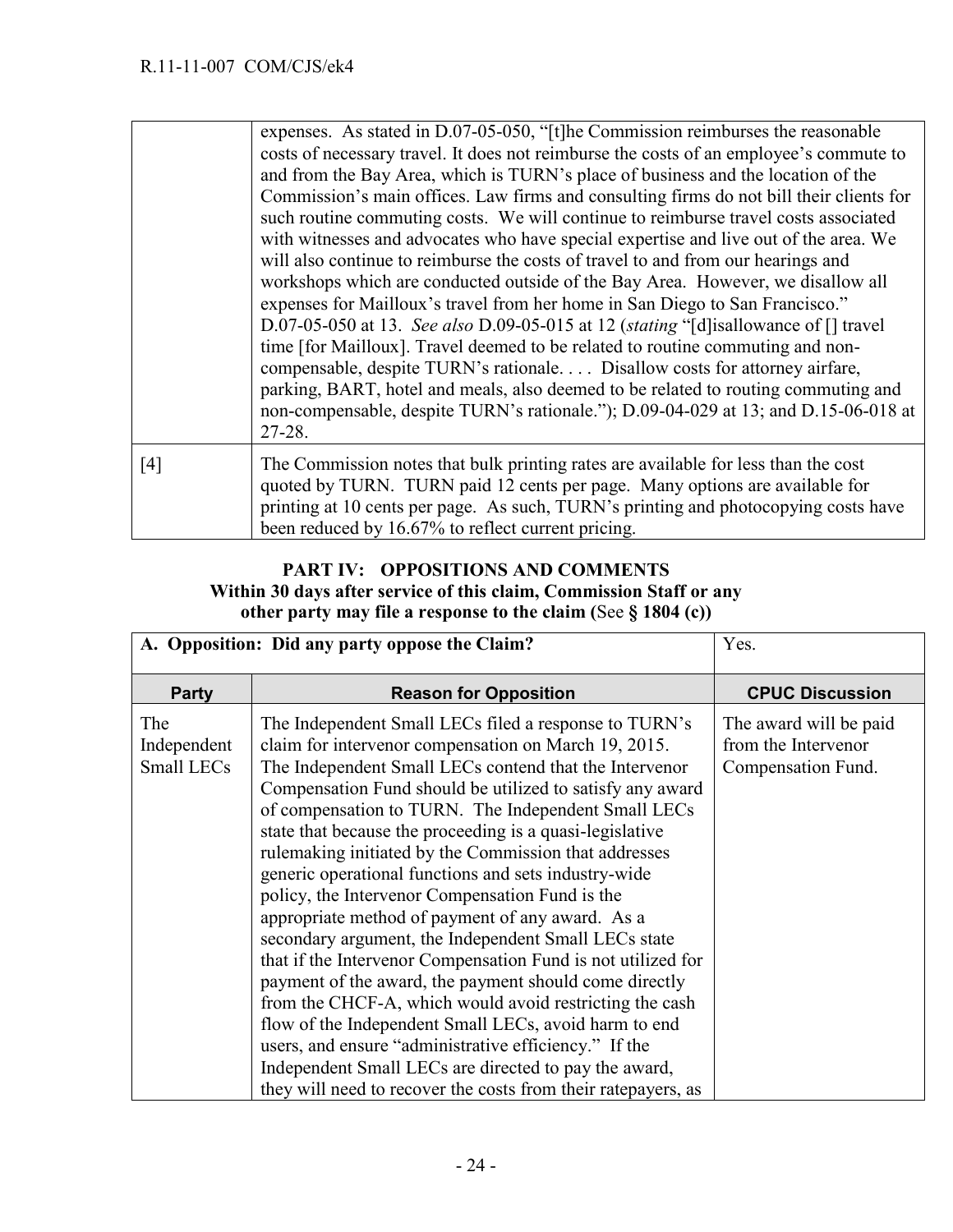|                                                                                     | described in Section 1807(a) of the Public Utilities Code.                                                                                                                                                                                                                     |                                                                     |
|-------------------------------------------------------------------------------------|--------------------------------------------------------------------------------------------------------------------------------------------------------------------------------------------------------------------------------------------------------------------------------|---------------------------------------------------------------------|
| The<br>Independent<br>Small LECs                                                    | The Independent Small LECs filed Comments on the<br>proposed decision of Commissioner Sandoval, mailed<br>September 30, 2015. The Independent Small LEC's<br>support the conclusion of the proposed decision to be paid<br>from the Commission's Intervenor Compensation Fund. | The award will be paid<br>from the Intervenor<br>Compensation Fund. |
| B. Comment Period: Was the 30-day comment period waived (see<br>Rule $14.6(c)(6)$ ? |                                                                                                                                                                                                                                                                                | No.                                                                 |

### **FINDINGS OF FACT**

- 1. TURN has made a substantial contribution to D.14-12-084.
- 2. The requested hourly rates for TURN's representatives, as adjusted herein, are comparable to market rates paid to experts and advocates having comparable training and experience and offering similar services.
- 3. The claimed costs and expenses, as adjusted herein, are reasonable and commensurate with the work performed.
- 4. The total of reasonable compensation is \$331,350.14.

#### **CONCLUSION OF LAW**

1. The Claim, with any adjustment set forth above, satisfies all requirements of Pub. Util. Code §§ 1801-1812.

#### **ORDER**

- 1. The Utility Reform Network shall be awarded \$331,350.14.
- 2. Within 30 days of the effective date of this decision, the Commission's Fiscal Office shall disburse the awarded compensation from the Commission's Intervenor Compensation Fund. Payment of the award shall include compound interest at the rate earned on prime, three-month non-financial commercial paper as reported in Federal Reserve Statistical Release H.15, beginning May 3, 2015, the  $75<sup>th</sup>$  day after the filing of The Utility Reform Network's request, and continuing until full payment is made.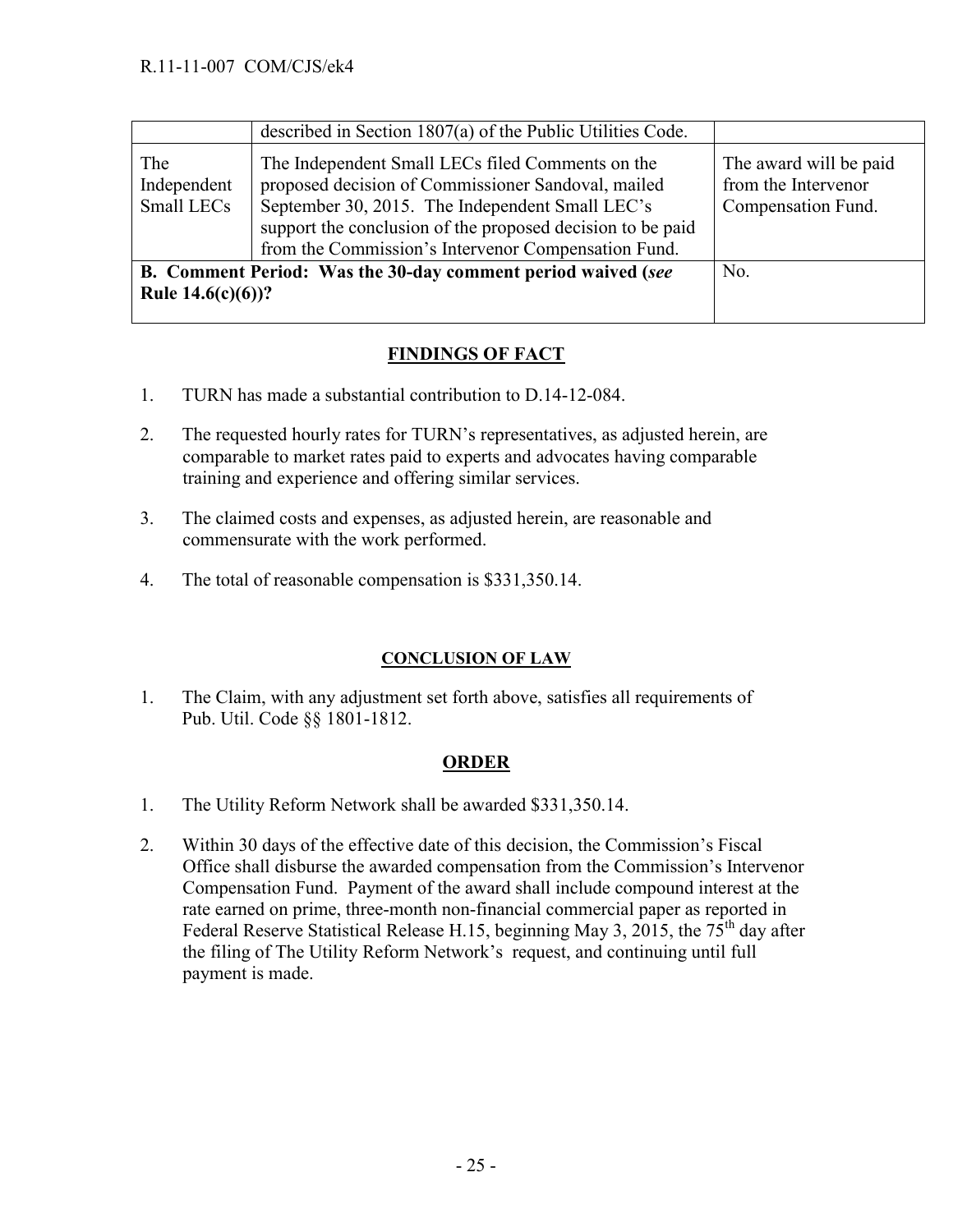#### R.11-11-007 COM/CJS/ek4

3. The comment period for today's decision is not waived.

This decision is effective today.

Dated November 5, 2015, at San Francisco, California.

 MICHAEL PICKER President MICHEL PETER FLORIO CATHERINE J.K. SANDOVAL CARLA J. PETERMAN LIANE M. RANDOLPH Commissioners